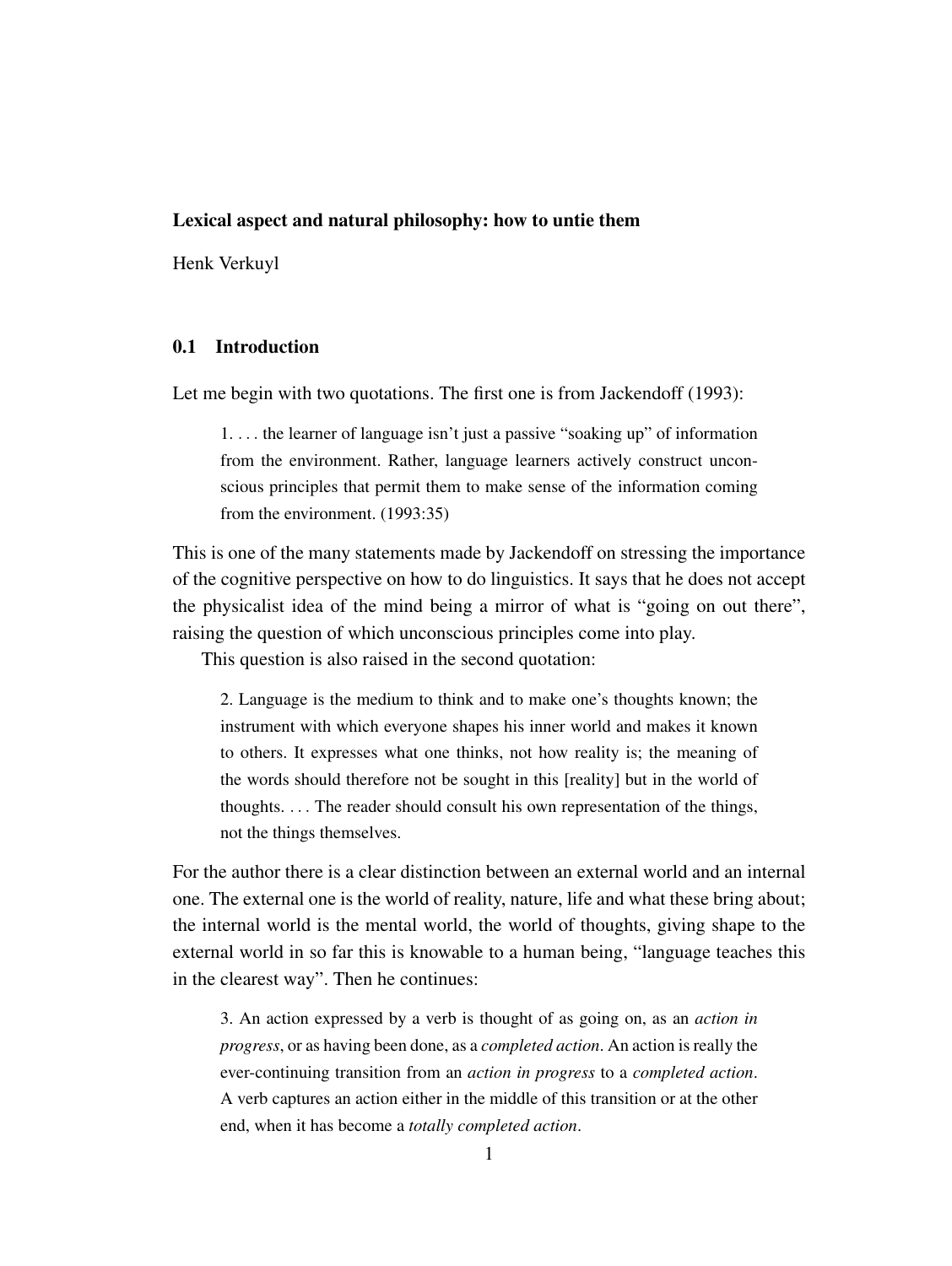Here clearly a linguist must be speaking about a well-known aspectual opposition. Quotations 1 and 2 invoke the question of how the active construction of unconscious principles permit us to make sense of our dealing with the external world. Quotation 3 raises two questions central to the present chapter: (a) what sort of property of a verb allows to say what is and what is not a completed action?; (b) what is the nature of this "ever-continuing transition" from action in progress to completed action?

There is a gap of nearly hundred and fifty years between Jackendoff's quotation and the other two: they are from Te Winkel (1866), a paper about the Dutch tense system.<sup>1</sup> By his choice of a binary system Te Winkel did not accept the tripartition Past–Present–Future as a principle making "sense of the information coming from the environment" but he organized the Dutch tense system in terms of three oppositions: (i) Past – Present, (ii) Synchronous – Posterior and (iii) Action in Progress – Completed Action.<sup>2</sup>

This is a clear example of modeling semantic competence by the active construction of a binary principle that enables speakers and hearers to use language as guiding the interpretation of the world "out there". To consider future a part of the non-actualized present is to give priority to modal rather than to temporal considerations in spite of the fact that we use temporal terms based of the conceptual tripartition past, present and future (cf. Broekhuis and Verkuyl (2014)). The third opposition—in terms of operators, an opposition between IMP and PERF—will be central to the present chapter. It is therefore important to see that the primary operators PRES and PAST of opposition (i) differ from the other four by connecting a tenseless predication to the real time of speaker and hearer, making the predication tensed. This means that the opposition IMP and PERF may be seen as belonging to the tenseless part of a tense system but also, as in Russian, as being complementary to tense. Their role in the cognitive organization of our dealing with tense and aspect will be argued to be crucial for providing structure necessary to rendering abstract verbal information into actualization in real time.

#### 0.2 Lexical aspect vs. grammatical aspect

In the aspectual literature, often a distinction is made between *grammatical aspect* and what is called *lexical aspect*. Grammatical aspect is generally seen as a matter of viewpoint at the clausal level ever since Smith (1991:93ff.), who followed Com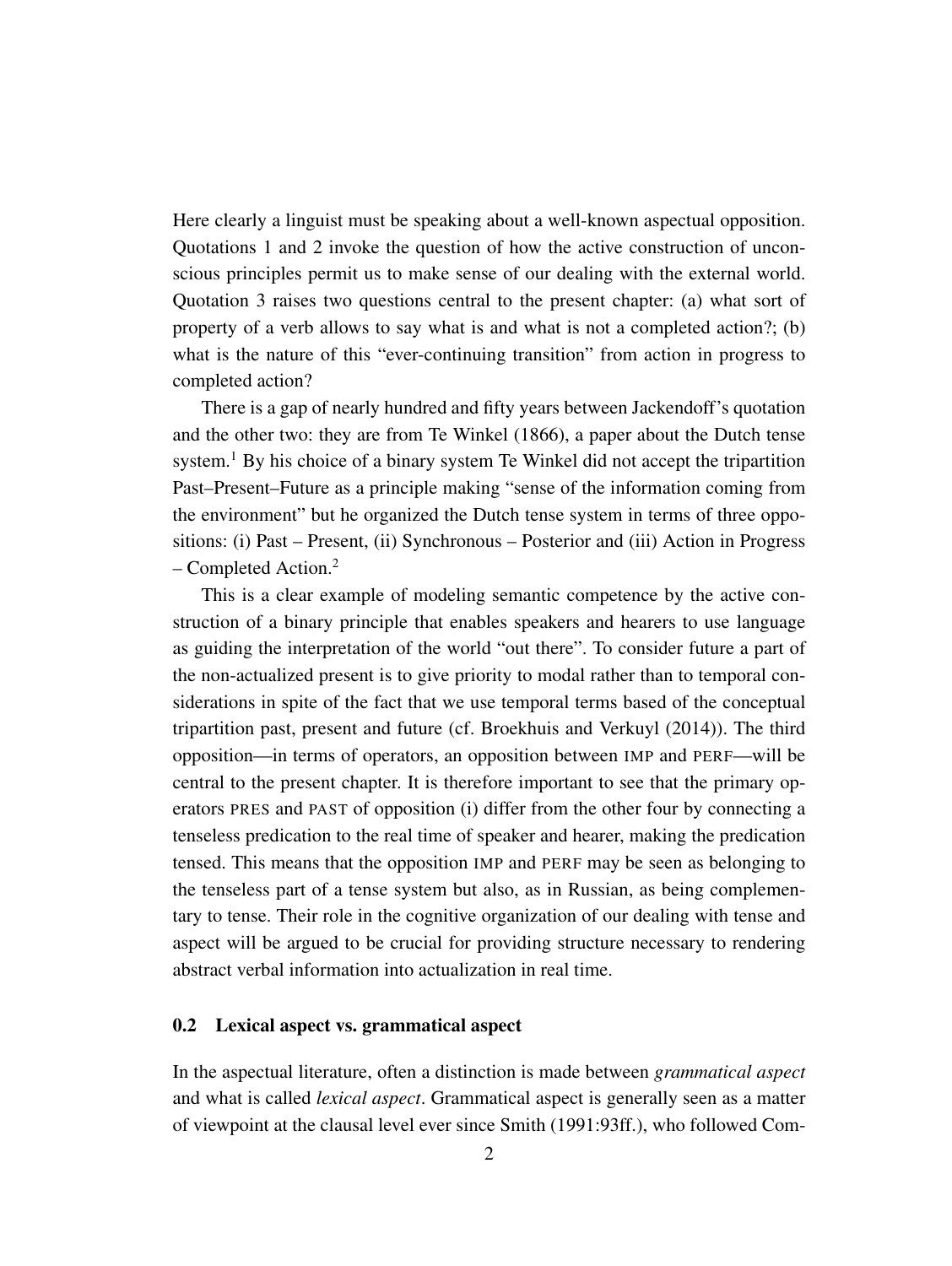rie (1976:3f.) in distinguishing it from lexical aspect. Lexical aspect concerns the internal constituency of actions, also known under the name of the German term *Aktionsart*. In spite of its popularity, there are some problems with the distinction itself.

The difference between Russian imperfective and perfective aspect in so-called aspectual pairs such as  $pisat'^{i}$  –  $napisat'^{p}$  (write),  $vyigryvat'^{i}$  –  $vyigrat'^{p}$  (win),  $\gamma$ *igrat*<sup>'i</sup> – *sygrat*<sup>'p</sup> (play) might be considered a lexical matter because the semantic difference between sentences like (1) is located in the verb morphology.

- (1) a. Tibor igral<sup>i</sup> sonaty Bethovena. 'Tibor was playing Beethoven sonatas.'
	- b. Tibor sygral<sup>p</sup> sonaty Bethovena.

'Tibor played the (= these/those, a certain number of) Beethoven sonatas.'

However, if the difference between the imperfective past tense form *igral'*<sup>i</sup> and its perfective counterpart *sygral'*<sup>p</sup> is to be understood as a matter of lexical semantics, one is bound to attribute the difference in meaning between (1a) and (1b) to the difference between the verbs *igrat'*<sup>i</sup> and *sygrat'*<sup>p</sup> without any appeal to their arguments, because these are the same in both sentences. One is also forced into saying that, on top of the meaning element PLAY, the verb in (1a) has an imperfective aspectual meaning element  $A<sup>i</sup>$  requiring that (1a) be interpreted as pertaining to an action-in-progress whereas, apart from what is expressed by PLAY, the verb in (1b) has a perfective meaning element  $A^p$  which allows (1b) to pertain to a completed action. In both cases, the meaning element A should be seen as strictly independent from the arguments of PLAY, because otherwise one would do structural semantics where the analysis of the relation between a verb and its arguments belongs. In other words, on a strictly lexical analysis of the aspectual difference one is bound to distinguish between the verb PLAY+ $A^{i}(X,Y)$  and the verb PLAY+ $A^{p}(X,Y)$  before the values for the arguments X and Y enter the stage in (1a) and (1b). This is what Slavic linguists generally do and certainly what didactic grammars such as Kolni-Balozky (1960) and Beyer Jr. (1992) do: they speak of the *vidy glagolov* (the aspects of the verb) and do not worry about arguments.

Yet, those who advocate a separation between grammatical aspect and lexical aspect consider the aspectual difference between (1a) and (1b) structural, not lexical in the strict sense just described. This is understandable because the interpretation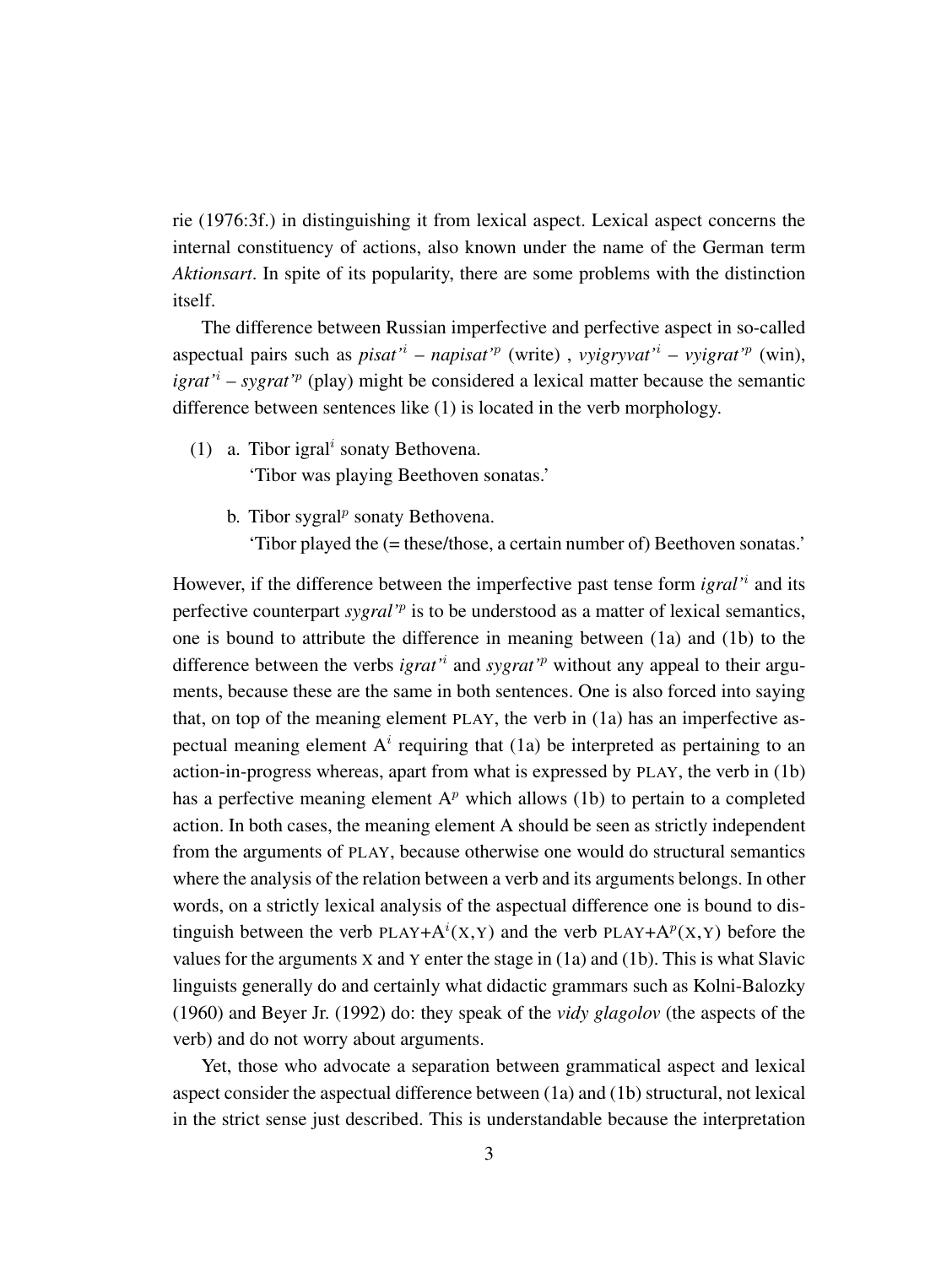of these sentences can be shown to be determined by information not restricted to the verb itself: (1b) pertains to a specific set of sonatas due to the presence of the perfective prefix *s-*. Likewise the negation element in (2) as well as the NP *nikto* (nobody) interact with the verb determining the resulting aspect.

 $(2)$  Nikto ne igral<sup>i</sup> sonatu Bethovena.

'Nobody played a Beethoven sonata.'

The sentence does not say that nobody was playing a Beethoven sonata, rather (2) expresses a statement about a fact, about a complete non-action, so to say. And the same holds for (2) with *sygral*<sup>'p</sup> instead of *igral*<sup>'*i*</sup>. This can only be accounted for by structural considerations.

At this point, it is necessary to extend the scope by taking into account non-Slavic languages for which the opposition between grammatical aspect (also called viewpoint aspect) and lexical aspect (also called situational aspect) has become popular. The motivation for the opposition in non-Slavic languages like English and French is the feeling that one should (roughly) follow the Slavic way of dealing with what in English is expressed by the Progressive Form and in French by the Imparfait (the examples in (3) are taken from De Swart (2012)).

- (3) a. She was writing her thesis in 2009. Elle écrivait sa thèse en 2009.
	- b. She wrote her thesis in 2009. Elle écrivit sa thèse en 2009.
- (4) a. She wrote papers with him.
	- b. She wrote three papers with him.

Those who distinguish viewpoint aspect from lexical aspect mostly restrict the former term to the sentences in (3) and talk about the opposition as a difference between the eventuality from the inside (in (3a)) and from the outside of it (in (3b)) as parallel to the Russian opposition discussed in (1). For this it is necessary to assume that the two sentences have the same eventuality in common, say W. The inside viewpoint in (3a) presumes  $[a < p < b]$  where p is taken as the point of perspective from which one can observe what is going on (somewhere in the middle)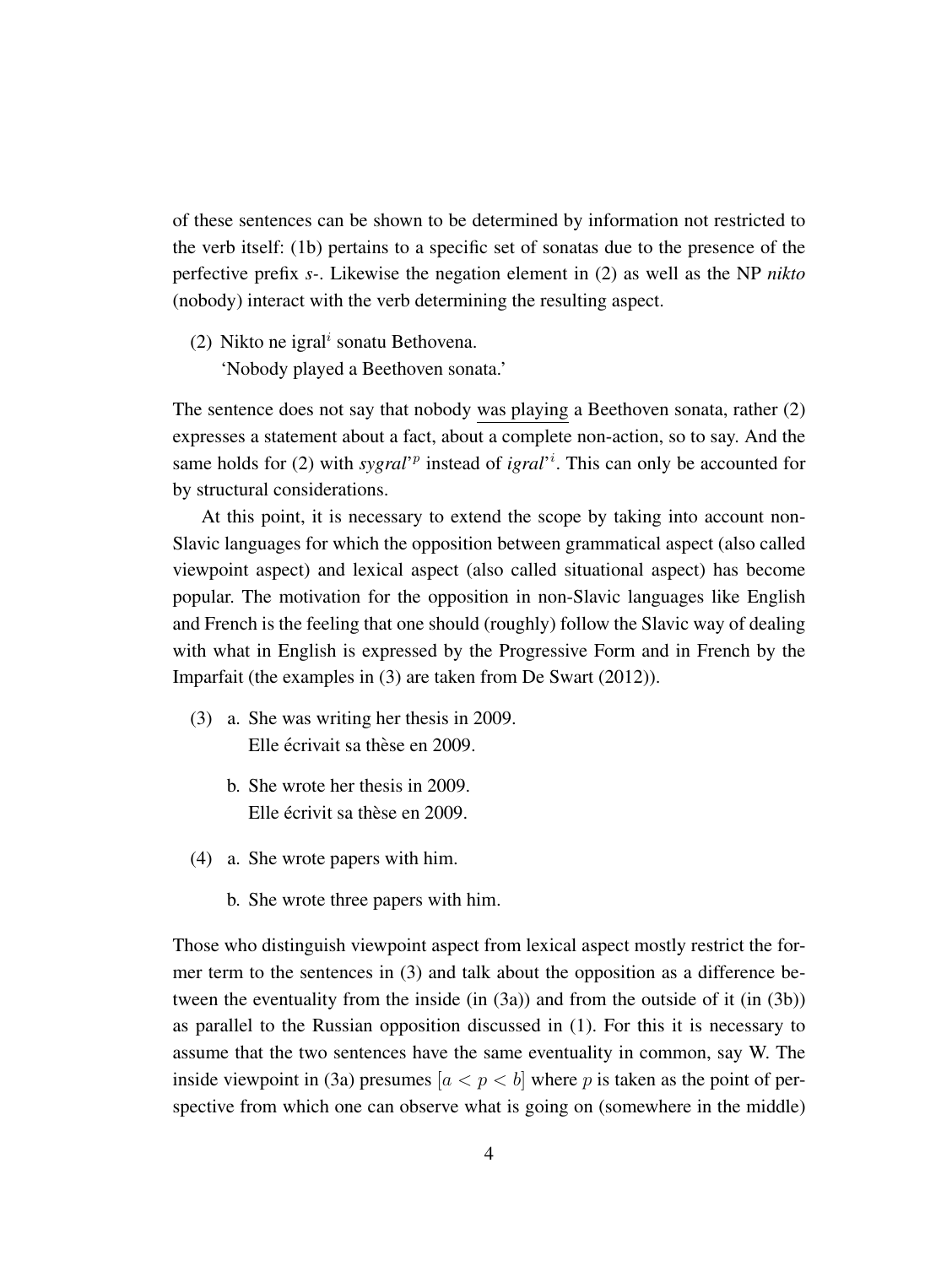of the W-interval  $[a, b]$ . For the outside point of view, one would have  $[a < b] < p$ , with the point p located outside  $[a < b]$ .<sup>3</sup>

The next step is to assume that the opposition between the durative sentence (3c) and the terminative sentence (3d) is situational due to our knowledge that writing papers is different from writing three papers, again independent of the language under analysis. This knowledge about the world is then located in the lexicon, so a large majority of linguists tends to consider situational aspect (in the German literature: Aktionsart) identical to lexical aspect and by this they allow the terms *lexical* and *structural* to be blurred although they continue to speak about lexical aspect (e.g. Gvozdanovic (2012:782); De Swart (2012), Dowty (1979) among many others). Thus many scholars consider the Russian opposition in (1) and the opposition between (3a) and (3b) a matter of viewpoint aspect as opposed to the lexical aspectual opposition between (4a) and (4b).

However, this picture is disturbed in view of Russian sentences such as (5).

(5) Vchera Tibor igral<sup>i</sup> sonaty Bethovena.

'Yesterday Tibor played Beethoven sonatas.'

In this case, the translational equivalent of (5) is more correct than a translation with the Progressive Form would be: (5) expresses—or at least may express—a fact without focusing on action in progress. This might have to do with the fact that *yesterday* provides a closed domain and so (5) may convey that Tibor practiced the whole day without claiming that each sonata was played completely and without excluding that he played some of them completely. Here it is quite hard to understand why the difference between *igrat'*<sup>i</sup> and *sygrat'*<sup>p</sup> should be a matter of grammatical aspect, because one cannot maintain that the factual interpretation of (5) is from the inside and its perfective counterpart *Vchera Tibor sygral*<sup>p</sup> *sonaty Bethovena* from the outside.

The difference between (6a) and (6b) goes into the other direction.

 $(6)$  a. Tibor sygral<sup>p</sup> sonaty Bethovena.

lit: Tibor played Beethoven sonatas.

b. Tibor sygral<sup>p</sup> obe sonaty Bethovena. 'Tibor played both Beethoven sonatas.'

In Russian, the difference between (6a) and (6b) cannot be explained in terms of viewpoint aspect because both sentences express completed action. It can only be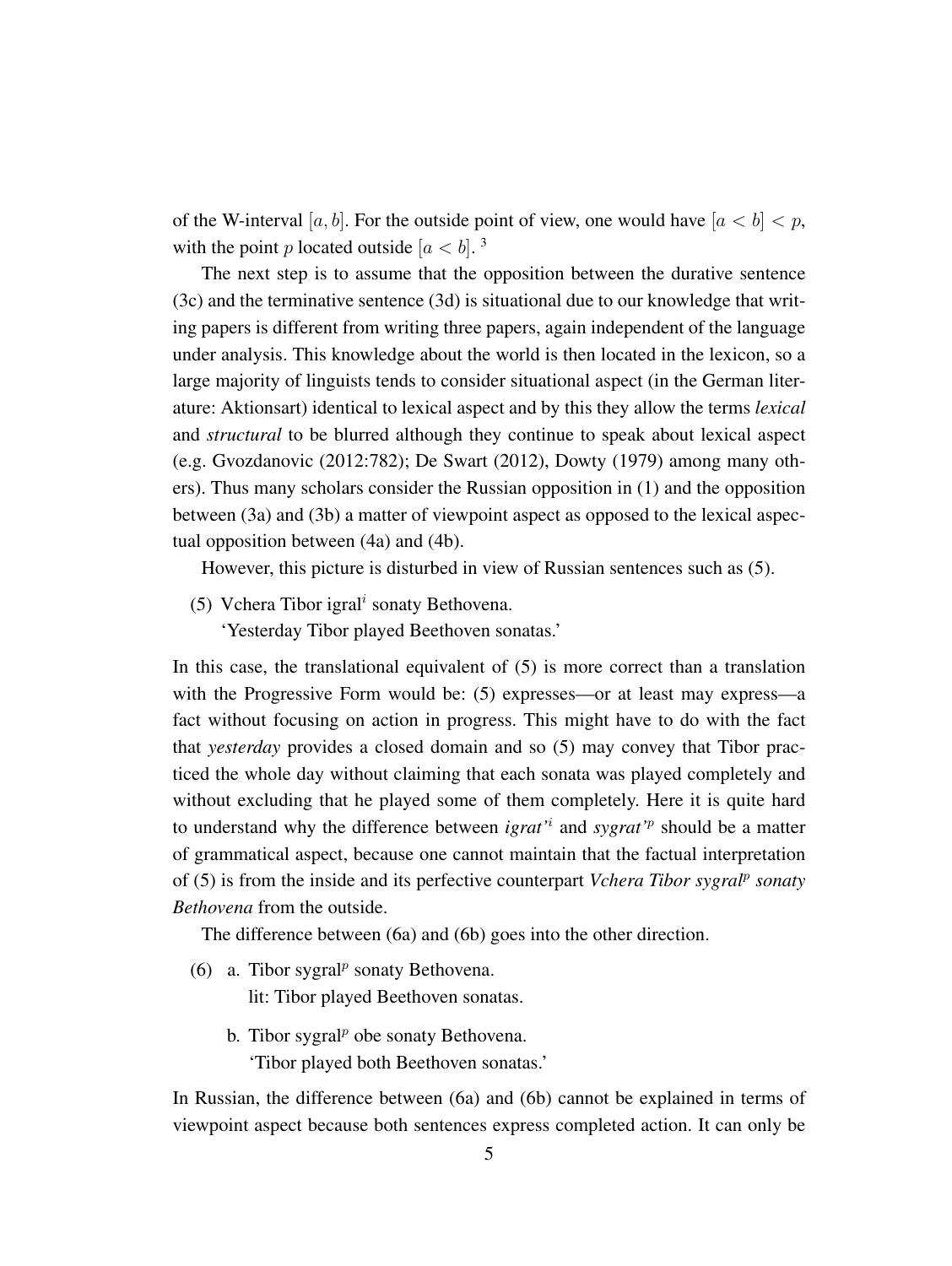explained in terms of overt absence of quantificational information in the NP *sonaty Bethovena* and overt presence of it in *obe sonaty Bethovena*. This explanation is based on the idea that playing Beethoven sonatas is crucially different from playing both Beethoven sonatas. This language-independent ontological difference is inherent to these eventualities and leaves no room for a viewpoint of the speaker or hearer. What matters linguistically is that the Russian perfective prefix *s-* is not very welcome in sentences describing an open situation, so what it does in (6a) is to assign to its internal argument a quantificational restriction, called [+SQA] in Verkuyl (1972), imposing an interpretation 'some sonatas but not unboundedly many'.<sup>4</sup> The [+SQA]-information in (6b) is compatible with the presence of *sygral<sup>p</sup>*, so that (6b) is about a completed action.

The discussion so far amounts to the following conclusions:

- The term *situational aspect* as opposed to *grammatical aspect* is, strictly speaking, a terminological misnomer: situations are in the world "out there" and so an ontological notion is opposed to a linguistic one.
- *Lexical aspect* is also a terminological misnomer. The terminativity of (4b) *She wrote three papers with him* is a matter of predication. Aspect is always a matter of structure and so lexical aspect ceases to be lexical as soon as compositionality is allowed to do its work.
- There is no need for a distinction between grammatical/viewpoint aspect and lexical/situational aspect because both are structural.
- Lexical semantics is a proper part of aspectual analysis only in so far it focusses on a lexical item in order to get at an 'atomic' aspectual element expressed by it which participates in aspectual composition.

It is impossible to untie something that does not exist, so in the remainder of the present chapter the term *lexical aspect* will be used as corresponding to those aspectual phenomena that are generally discussed under this label.

### 0.3 Natural philosophy

The reason for combining the notion of lexical aspect with the notion of natural philosophy in the title of the present chapter is for me the observation in Filip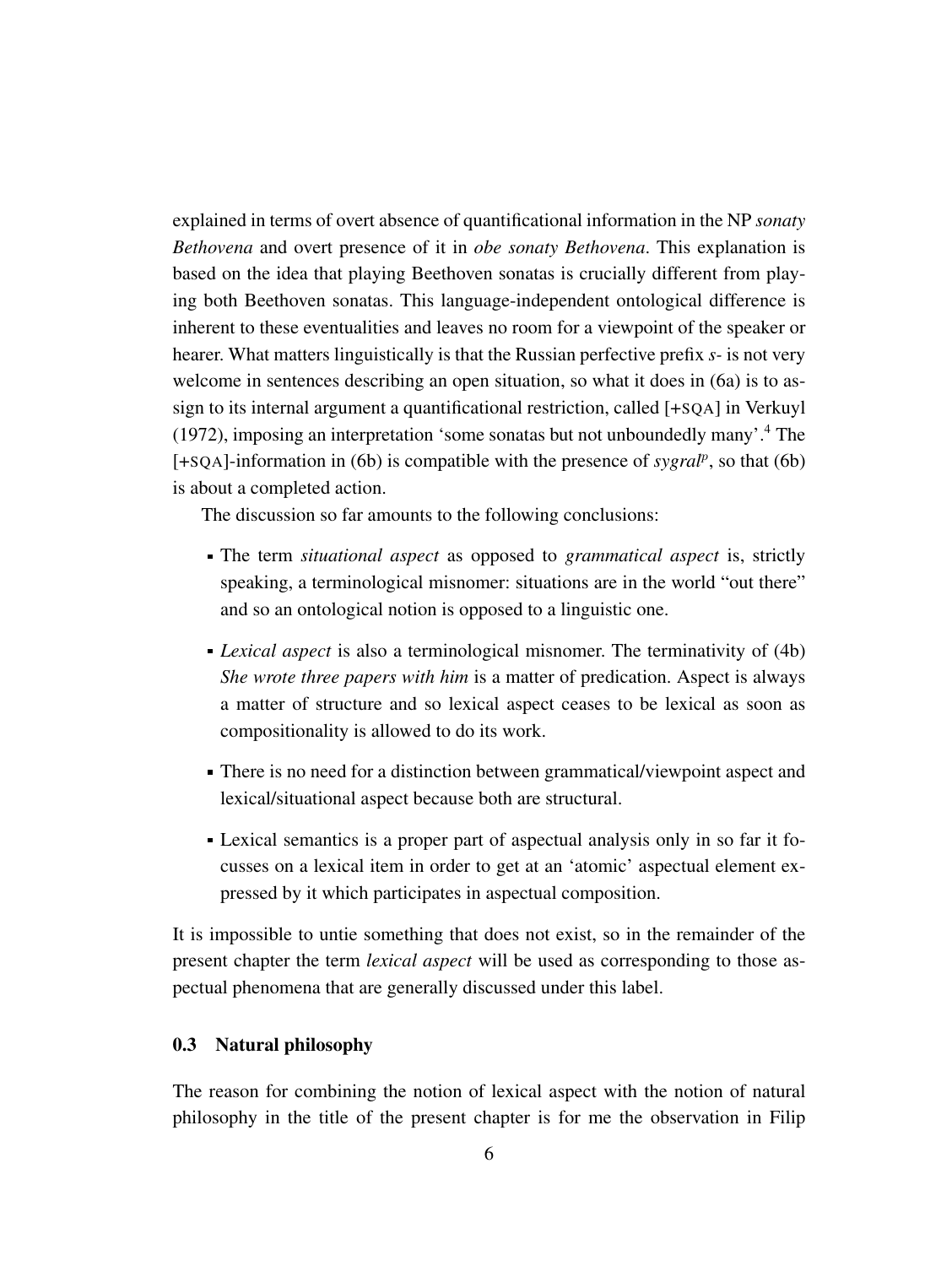(2012b:721;2012a:1186) that "the origins of our understanding of lexical aspect lie in Aristotle's distinction of *kinesis* and *energeia*". Both Filip and Rothstein (2004)—"this book is about lexical aspect"—give credit for this insight to Dowty (1979), a work that indeed can be seen as linguistically completing the foundations for seeing aspectual classes as organizing our ontological view on the world, foundations laid around the fifties by natural language philosophers like Ryle (1949), Vendler (1957) and Kenny (1963).

In a section called *The Development of Verb Classification*, Dowty observes that Aristotle distinguishes between "*kineseis* (translated "movements") and *energiai* ("actualities"), a distinction which corresponds roughly to the distinction we shall be making between accomplishments and activities/states" (1979:52f.).<sup>5</sup> By this, Dowty opens the door for an external justification of his linguistic classification by the authority of philosophers, with Vendler in the lead. Many linguists have gone through this door.

Let me first give the crucial quotation for understanding the Aristotelian distinction mentioned by Dowty:

 $(7)$  Now of these processes we should call the one type motions (kineseis), and the other actualizations (energeias). Every motion is incomplete—the processes of thinning (ischnasia), learning (mathêsis), walking (badisis), building (oikodomêsis)—these are motions (kinêseis), and incomplete (ateleis) at that. For it is not the same thing which at the same time is walking and has walked, or is building and has built, or is becoming and has become, or is being moved and has been moved, but two different things; and that which is causing motion is different from that which has caused motion. But the same thing at the same time is seeing and has seen, is thinking and has thought. The latter kind of process, then, is what I mean by actualization, and the former what I mean by motion. *Metaphysics* 1048b, 28–34 (transl. H. Tredennick (1961); Greek key words as they occur in the text are added to the translation.)

As pointed out in Ackrill (1965;1978) and Charles (1985), the distinction between a process aimed at a goal (kinesis) and actualization, the situation in which the goal has been achieved (energeia) makes them mutually exclusive. Each process is incomplete as long as the telos has not been reached, whereas each actualization is in itself complete. Each completed process is an actuality (energeia), which has no goal in itself. Aristotle made motion dependent on a force (a mover) as a precondition of change to keep her going, all motion ultimately being reduced to the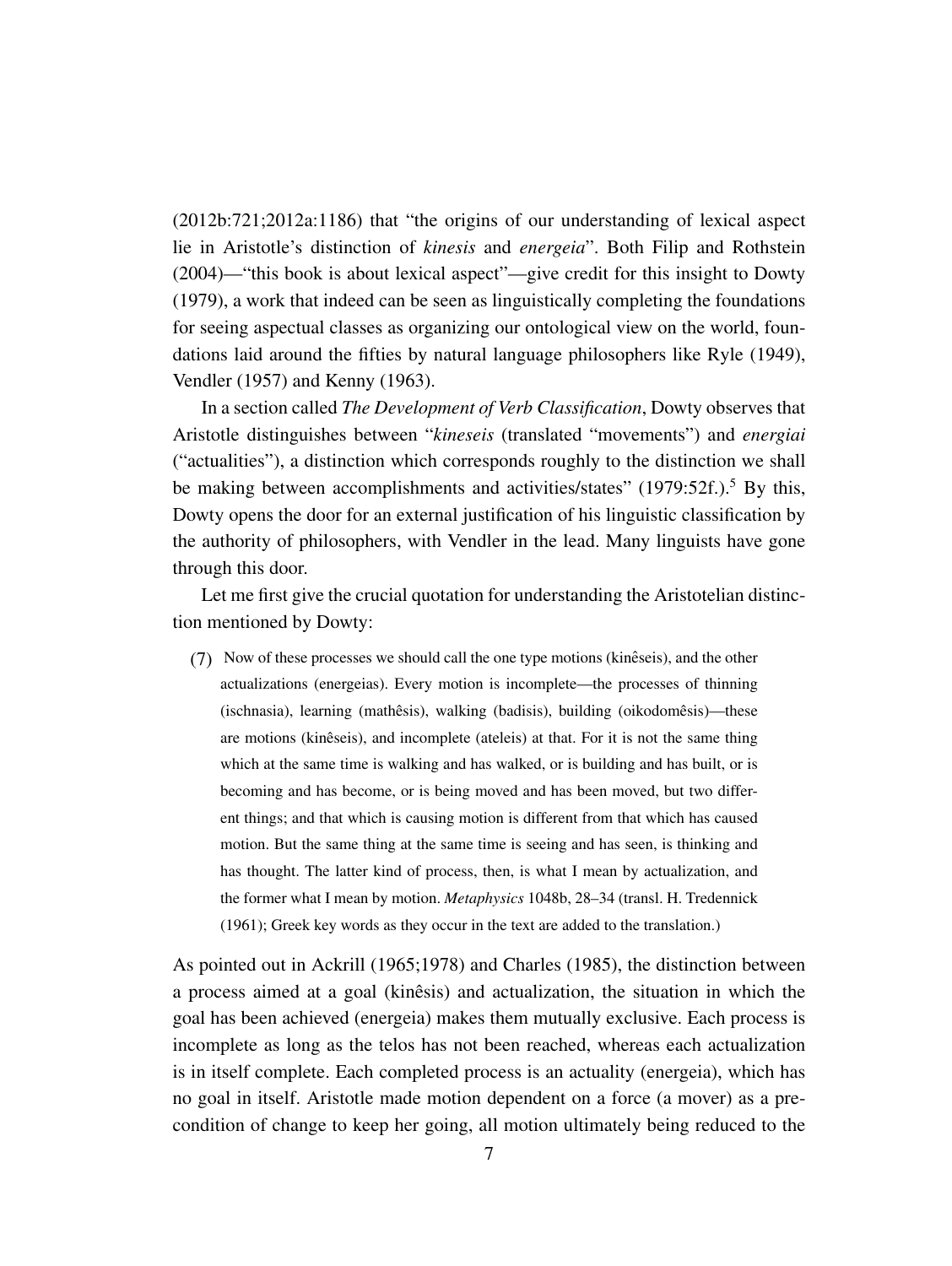(Unmoved) Prime Mover described in *Physics*, Book 8. As a consequence of this idea —totally absent in the Galilean perspective—change had to be seen as always related to a *telos*, a goal.

In the seventeenth century, Aristotelian natural philosophy came to its end in the domain which today is called *natural science*. Physicists took a supreme stepby-step effort by saying farewell to what nowadays is considered at best a form of naïve physics. The Galilean vision on motion (Dialogue, Second day) is quite different from the Aristotelian one in that in the former, motion is in principle eternal (unbounded in aspectual terminology) unless there is some force bringing the moving object to a stop. It should be added that Aristotle was only interested in motion as carrier of change.

Many linguists working on aspect are attracted to the Aristotelian kinetics, the key term for them being *telicity*. <sup>6</sup> After Aristotle was put aside as a guide in physics it took the Catholic Church about nearly four hundred years before Galilei's work finally was declared compatible with the papal doctrine. This might explain why Aristotle remained an *ipse dixit*-guide in logic and philosophy, under the label *natural philosophy*, until far into the 20th century. In many European countries, the humaniora were imbued with natural philosophy.<sup>7</sup>

One could, of course, argue that Aristotle's ontology has nothing to do with the notion of motion in modern physics and that it perfectly addresses the problem of how to account for the cognitive organization of our dealing with the world "out there". In other words, his *Metaphysics* could be taken as providing a serious model for the semantics of expressions in natural language in spite of severe criticisms from outside linguistics, appropriately or not. I am on the side of those who hold that one cannot exclude that the construction of unconscious principles determining our cognitive organization could turn out to be compatible with the Aristotelian view after all. Yet the best attitude for those who take Aristotle as an aspectual guide seems to me to remain skeptical or at least to be prepared to follow a different track. The appeal to Aristotle's theoretical terms such as *telos*, *change*, and *motion* in the aspectual literature is not only amazing in view of the fact that his analysis of motion has been shown to be insufficient but also that nowadays there is still a lot of uncertainty among philosophers about the correct interpretation of the distinctions in *Metaphysics* 1048.<sup>8</sup>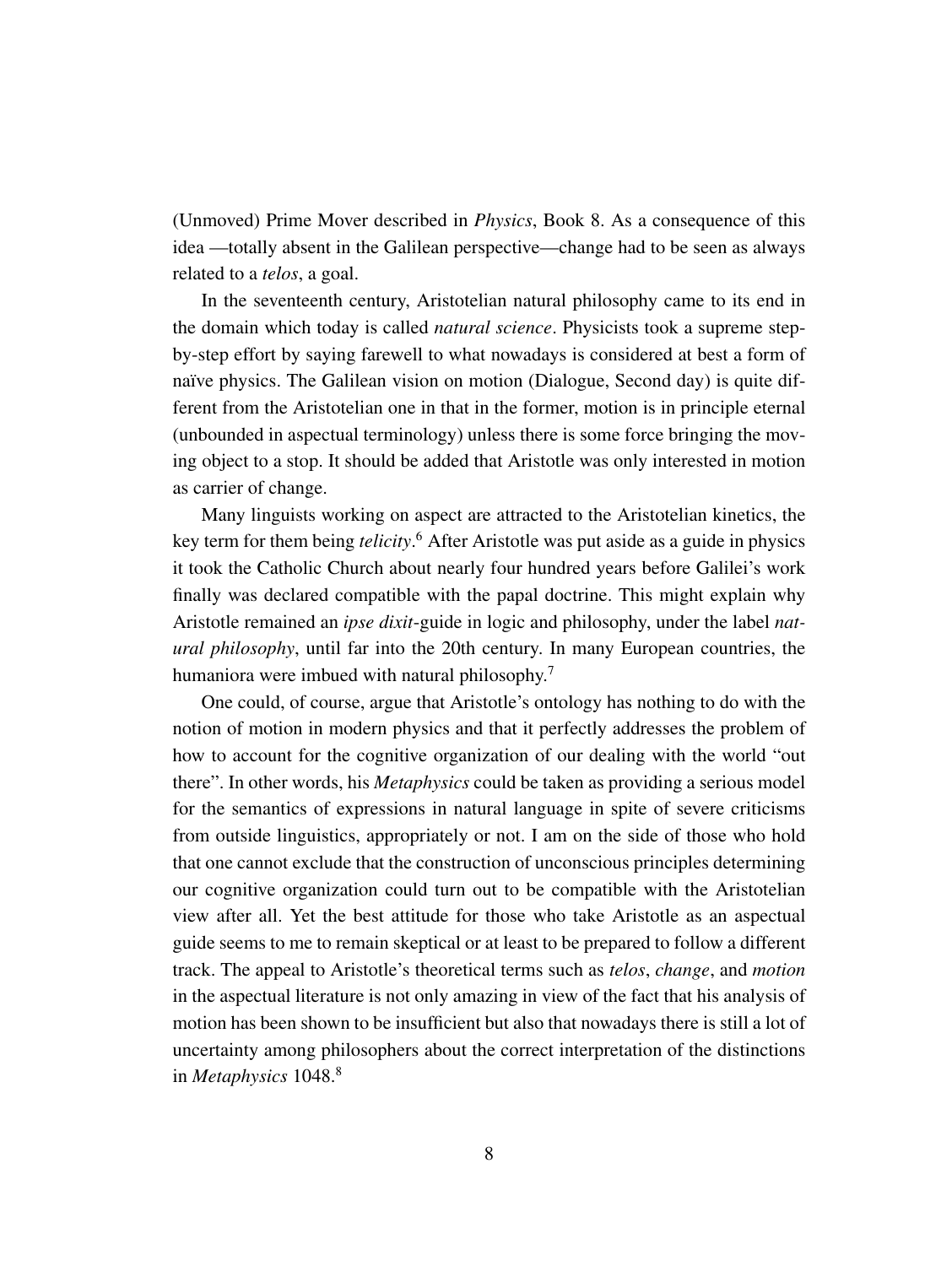Aristotle uses the Greek verb *badidzein* which is translated as *walk* even in the case of authoritative translations, such as Hugh Tredennick's and W.D. Ross' translations of *Metaphysics* and Ross' translation of *Nicomachean Ethics* in Barnes (1984). The English *walk* has as its most natural translation the verb *peripatein* where *peri*-, of course, already indicates that there is no telos, hence no kinesis, as in *choreuein* (dance) and *aulein* (play the flute). *Badidzein* most generally implies or is connected to an explicit goal and Aristotle used this verb because in his analysis of motion, he was interested in change not in activity. In other words, in (7) walking must be seen as an incomplete motion.

The same inaccuracy holds for the translation of the Greek verb *oikodomein* which means 'to build a house'. In the Bywater edition of *Nic. Ethics* 1174a,21 used on the website Perseus, the adjectival form *oikodomikeˆ*—which modifies the noun *kinêsis*—is translated as 'building a house'(-movement), whereas the Ross/Urmsontranslation in Barnes (1984) translates it as 'building'(-movement). That translations are insensitive to important aspectual differences such as between *building* and *building a house* and between *walk* and *walk to the beach* might justify skepsis against the Aristotelian ontology as a beacon for research into aspectual information expressed in natural language.

One of the key problems is that Aristotle did not distinguish between talking about situations and talking about the meaning of verbs. Still his *Metaphysics* is to be seen as an exercise in ontology in the first place. So the problem boils down to the question of whether an ontological analysis can be equated with a lexical semantic analysis. In this respect, there is something interesting in the role of Vendler as an auxiliary guide. Vendler (1957) is an essay called *Verbs and Times* which also appeared in Vendler (1966), a collection of essays with the title *Linguistics in Philosophy*. Linguists fond of the Vendler-classes seem to have forgotten that Vendler did not write for linguists but for philosophers interested in ontology. The title *Verbs and Times* suggests that Vendler analyzes the meaning of English verbs as to how they express temporal information. But for the philosopher Vendler there is no objection to calling *push a cart* or *run a mile* or *draw a circle* a verb while taking each of them as a (complex) predicate (e.g. 1966:102). As a philosopher interested in metaphysics Vendler was justified in seeing meaning analysis of verbs ( $\approx$  predicates) as instrumental for discovering different ontological classes corresponding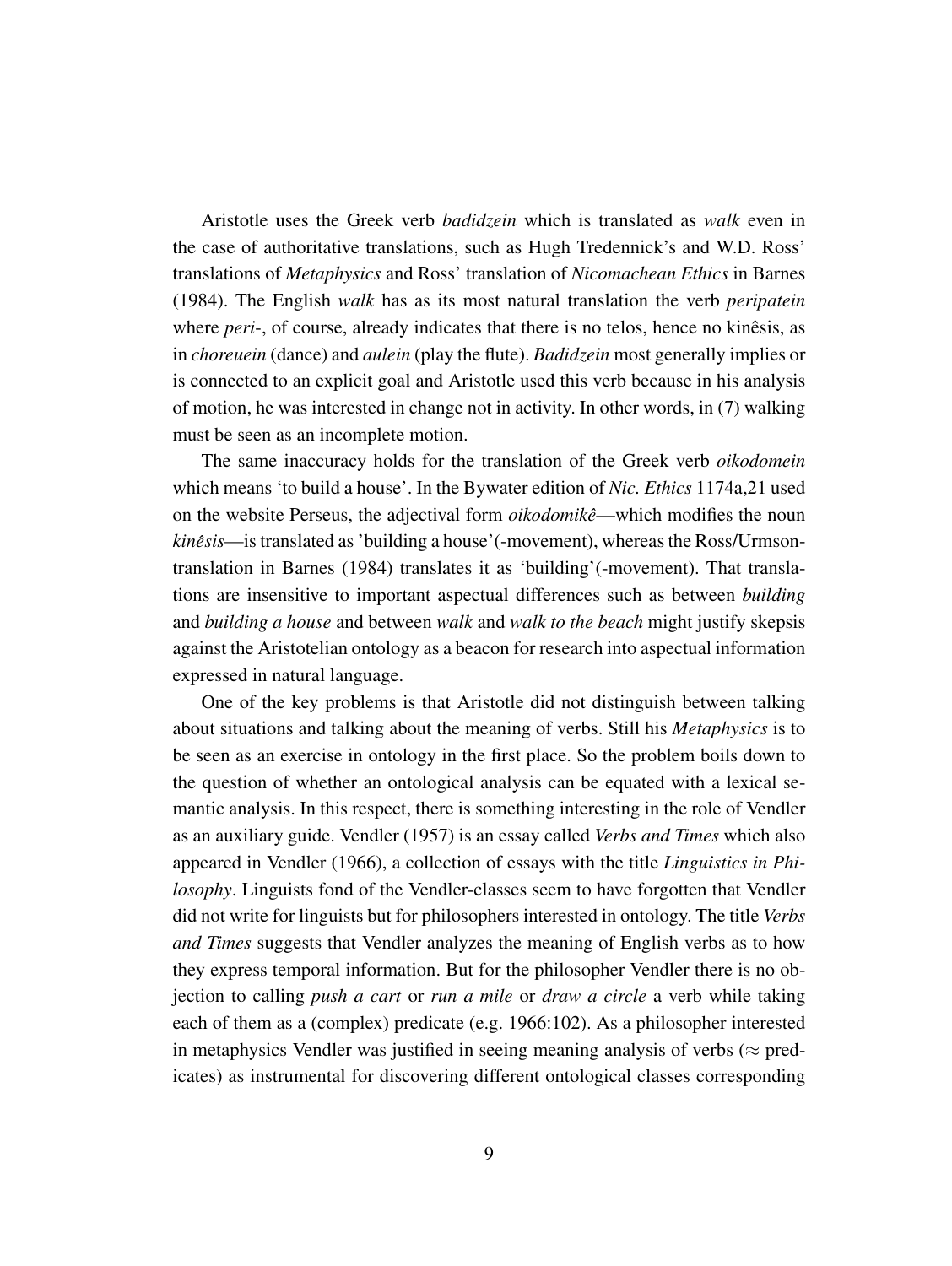with them. After all, Vendler follows Aristotle in the art of blurring the difference between object language and metalanguage.

What really counts against using Aristotle's work as the foundation for aspectual analysis seems to me that he is not interested at all in aspectuality. If one interprets his analysis of the Greek equivalent of *build* as a lexical aspectual analysis which it is certainly not— then one should at least see that he treats the meaning of *build* as prototypical (in the Wittgenstein/Rosch sense of prototypicality): it is about one house or temple, whereas a linguistic analysis should at least raise the question: what is the telos of *building houses*? And what is the telos of *building on talents*? And of *building data bases*? Does the presence of a bare plural in the VP has the effect of ruling out the telos so that we are back at the incomplete motion? If so, what then is the telos of this incomplete motion? Aristotle's ontological bias about the natural end of a motion prevailed by prototyping. And we see this back in the current aspectual literature. At the cost of compositionality.

From a linguistic point of view, the examples given by Aristotle in (7) concern at best the semantics of the Greek counterparts of verbs like *walk*, *build*, *see*, *think*, etc.<sup>9</sup> This would bring many of those who deal with Accomplishments and Achievements in terms of completion into trouble. Moreover, Aristotle explicitly used the Perfect tense form *bebadiken* for expressing that a walking process is completed (i.e. actualized) and the Perfect form *oikodomêken* for the completion of a building process. Is Perfect tense necessary in order for a telos to become actualized? What sort of completion is expressed by the Perfect and what sort of completion is expressed at a telos? Questions like these should be raised before accepting telicity as an aspectual notion. Without an appeal to tense, the interpretation of *energeia* as 'actuality' and 'actualization' in Aristotle's *Metaphysics* remains mysterious, in particular when *energeia* is also taken as expressing a 'state'. With tense, the Present tense form or the Present Perfect introduces real time in which motions are of have been actualized with respect to the present of the speaker/hearer.<sup>10</sup>

Summarizing, there is no reason for taking Aristotle as an *a priori* guide to revealing the principles by which we organize our temporal experience in language. This implies that there is no need to accept his ontology as soon as we can analyze the contribution of a verb apart from the content of its arguments. Aspect can be studied without natural philosophy.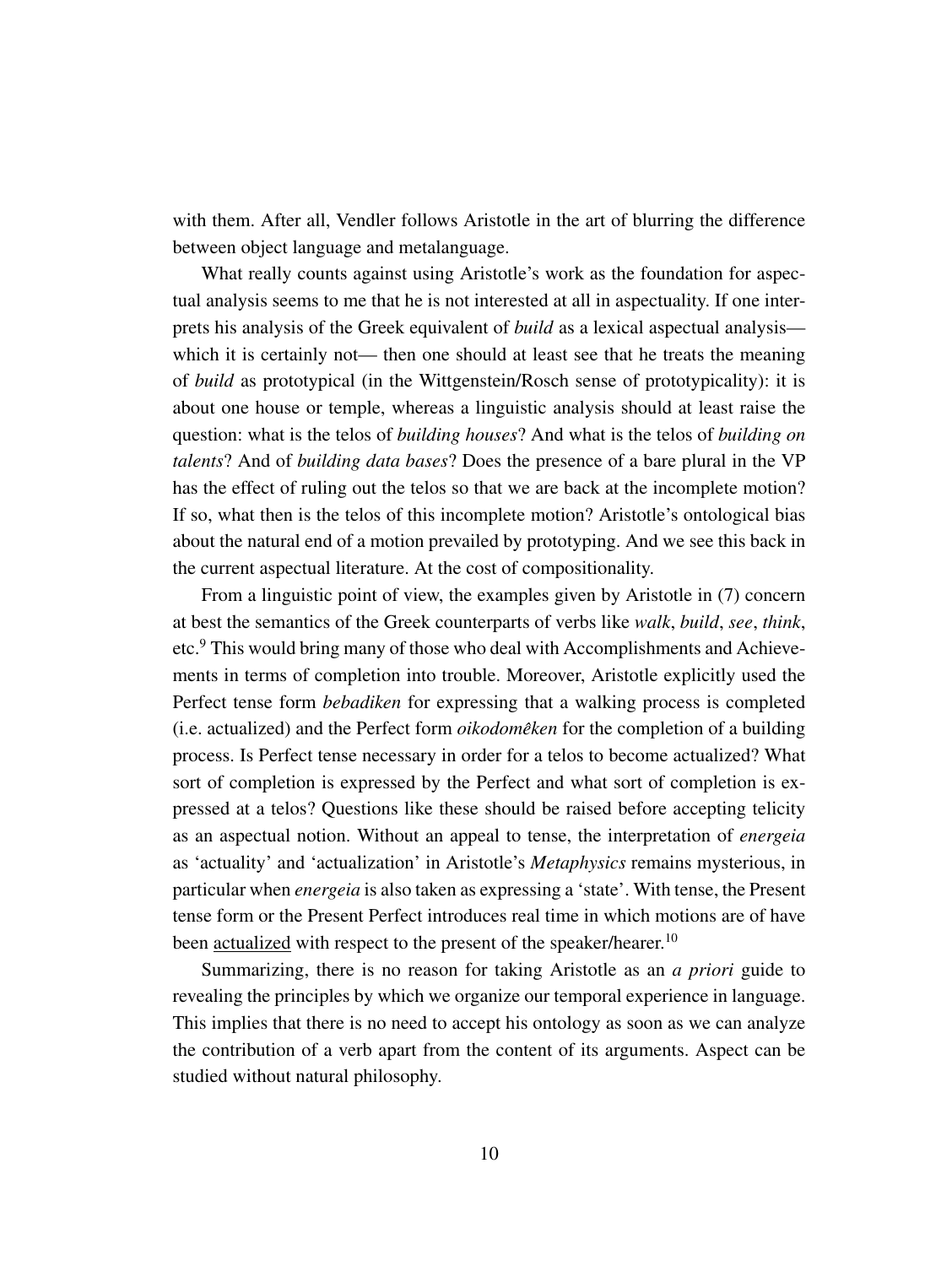## 0.4 Verbs and time

Linguists often look down on lexicography and indeed it is quite easy to say a lot of negative things about the consistency, correctness and completeness of dictionaries, but it is also comforting to see that the Oxford English Dictionary defines a verb as "a word used to describe an action, state, or occurrence, and forming the main part of the predicate of a sentence" and to observe that this definition is far more strict than most of the linguists writing about aspect in the "Aristotelian tradition" feel themselves obliged to. The OED seems to make a clear distinction between a verb and a verb phrase, staying close to what is (or should be) the linguistic norm: to consider a verb the kernel (head) of a predicate and not a VP, let alone a predication at the S-level. In this respect OED does not pay lip service, because (leaving the irrelevant things out) the verb *walk* is described as in (8) and *play* as in (9).<sup>11</sup>

- (8) walk [no obj., usu. with adverbial ] move at a regular pace by lifting and setting down each foot in turn, never having both feet off the ground at once: *I walked across the lawn* | *she turned and walked a few paces*.
- (9) play [with obj.] produce (notes) from a musical instrument; perform (a piece of music): *they played a violin sonata*.

This is exactly what is to be expected from a dictionary. In the definition of *walk* there is no room for information about complements that *walk* may take except in terms of some examples. This allows *walk* to be the same semantic unit in occurring in *Mary walked in the park*, *Mary walked a few paces*, *Mary walked to the station* and in *Nobody walked*. Thus it makes no sense to take *walk* as pertaining to an incomplete action with a fixed goal. Also, we find our experiences with moving, lifting and setting down foots and staying with one foot on the ground back in definition (8), but the definition abstracts from temporality in the sense of unique actualization in real time. Verbs are atemporal as long as they are in the lexicon and it is only in the use of a sentence in a particular discourse situation that actualization can play a role. Note that in spite of the prototyping example in (9), the definition leaves room for all sorts of complements, due to the use of *produce* and *perform*.

Given that temporality is to be blocked from the lexicon and given the need to evade prototypicality when it comes to analyzing aspectual information, it is time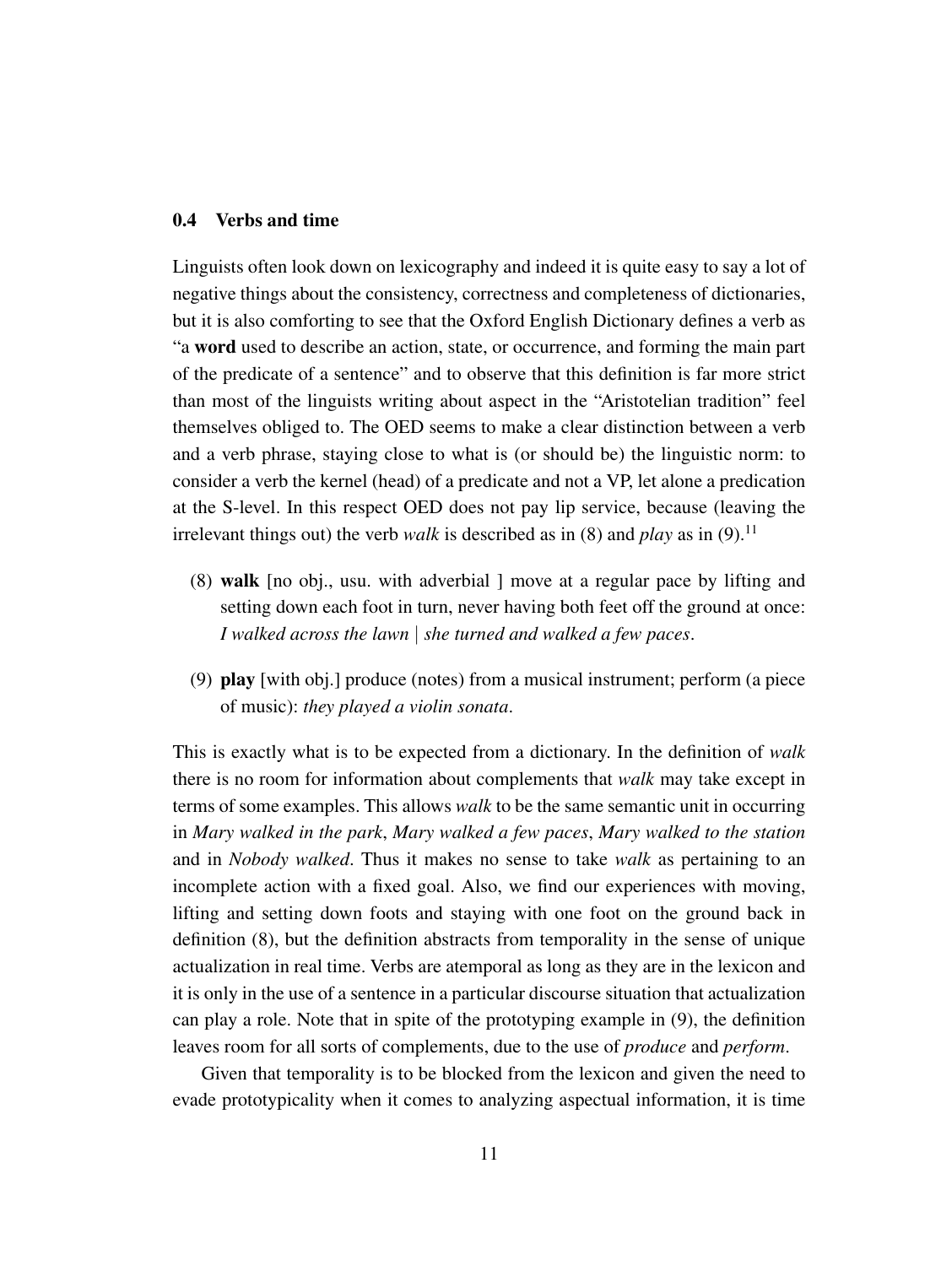to discard terms like *telicity*, *culmination*, *homogeneity*, *cumulativity* and other popular terms such as DO and CAUSE in the Aristotle-Vendler-Dowty-tradition, as explanatory terms. This gives room for starting with the verb alone abstracting from the content of its arguments, directed by the question: what property must a verb have to provide abstract structure necessary for obtaining actualization in real time in a spoken utterance? Referring back to the separation between PLAY and the aspectual information A in the paragraph after (1), it seems appropriate from the methodological point of view to locate this structure in the A-part of a verb. That is, in all verbs. So, the next question is: what sort of structure is it that verbs have in common and that is involved in aspectual composition?

# 0.5 Sobering down ontology

Verkuyl (1993:ch.13) argues that the interaction between the number systems  $\mathbb R$  and  $\mathbb N$  is essential for aspectual information, where  $\mathbb R$  models our experience with continuity and density and N our experience with discreteness, repetition and habituality but in both cases outside real time. In the present section, I will follow that line but the outcome will be different in important respects. Given the task to analyze verbs without taking into account the content of their arguments, the following list of assumptions announces itself:

- a. each verb represents type structure in the sense that the time axis T—modeling actualization in real time at the moment of speech—is never part of the lexicon itself. Therefore the denotation of each verb in the lexicon contributes atemporal  $\mathbb R$ -structure because  $\mathbb R$  can be seen as isomorphic to T;
- **b.** certain verbs require lexically a mapping from  $\mathbb{R}^+$  into  $\mathbb{N}$ ;
- c. certain verbs require an additional mapping from  $\mathbb N$  into  $\mathbb N$  in order to be able to lexically express repetition, habituality, plurality, etc.;
- d. verbs not falling under (b) and (c) can occur with complements that cause a structural shift from  $\mathbb{R}^+$  to  $\mathbb{N}$ ;
- e. the Progressive Form requires the presence of  $\mathbb{R}^+$ .

It is not possible to work this out in detail within the space allowed here. What follows is therefore a programmatic description of the architecture necessary for the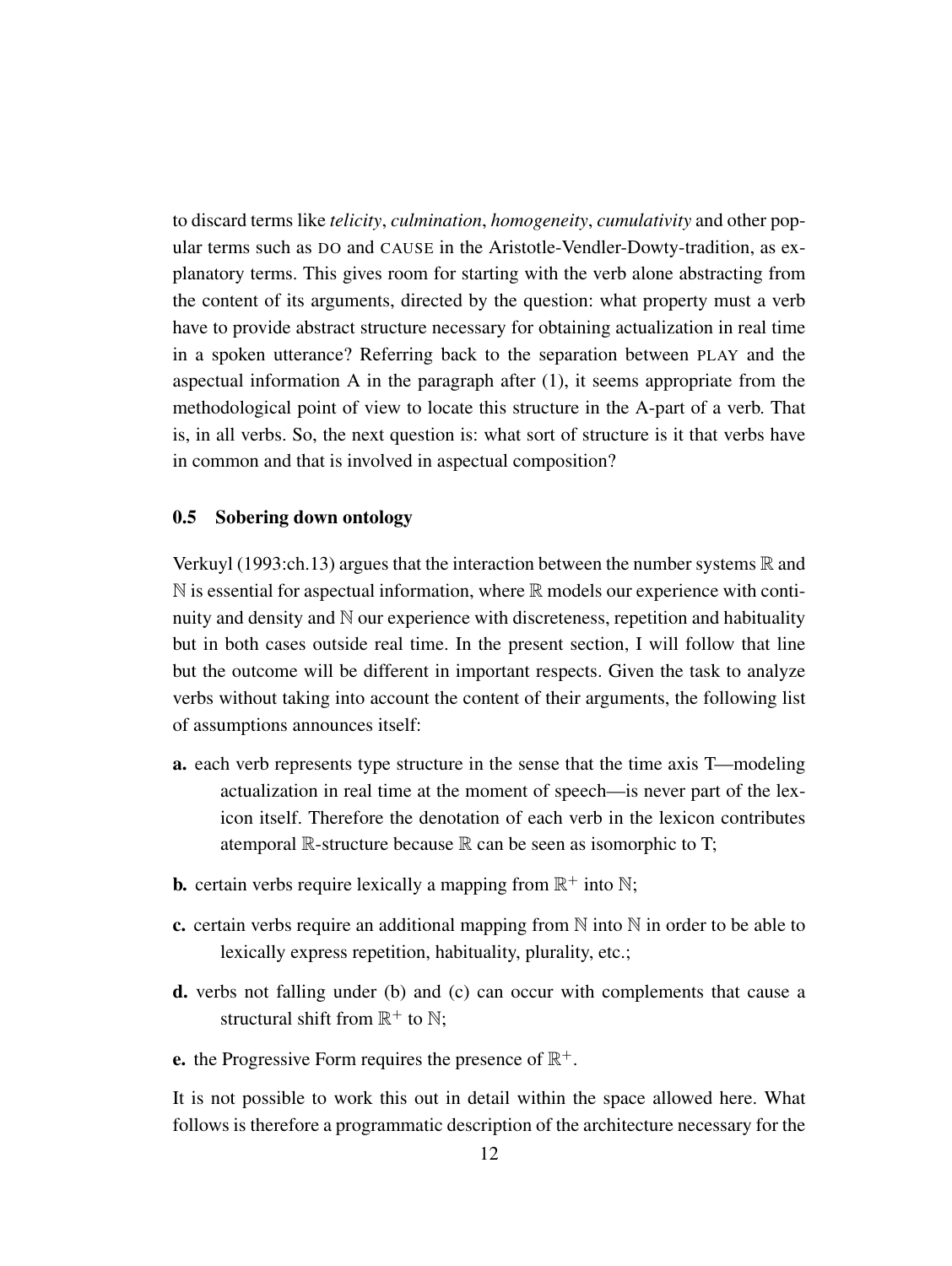construction of a coherent account of how a verb contributes to complex aspectual information.<sup>12</sup>

The basic idea underlying the present analysis is that the tense operators PRES and PAST map from numerical systems like  $\mathbb R$  and  $\mathbb N$  into the time axis T. This idea is based on the assumption that the (mental) lexicon has no timeline, because its essence is to abstract from actual situations and to store our knowledge of them independently of tensed time. A verb does not provide a token in real time, it provides type structure and the idea is that number systems are more appropriate for expressing type structure and that the time axis is more suitable for actualizing a type in real time as a unique token. This means that a tenseless verb is to be interpreted as expressing structure in  $\mathbb R$ , here modeled in terms of the function  $f_{co}: \mathbb R^+ \longrightarrow \mathbb R^+$ defined as:

(10)  $f_{co}(x) = x$ 

This is a function which in an elementary way provides the basic atemporal properties necessary to experience time as linearly ordered, dense, continuous, directional and so on.<sup>13</sup> The subscript *co* stands for 'continuity in  $\mathbb{R}^+$ '. On the assumption that the function in (10) belongs to the denotation of every verb in the lexicon, it provides the sense that each verb is founded in  $\mathbb{R}^+$  and that its meaning can be expressed in terms of intervals mapped into the time axis  $T$  by tense.<sup>14</sup>

# *0.5.1 Modeling aspectual information of intransitive verbs lexically*

At this point it is necessary to separate the intransitive verbs from the other verbs, because we want to consider them in their capacity of having just one (external) argument and taking no complement. This means that we have to consider the question of how to integrate (10) as part of our lexical knowledge. The function  $f_{co}$ provides a stretch in R <sup>+</sup> for verbs like *hang*, *sit*, *stumble*, *laugh*, *lie*, *sleep*, *purr*, *escape*, *die*, etc. by delivering an unrestricted range of images: Wagner's Brünnhilde might have slept forever, had Siegfried not awakened her. However, for a subset of them—*ignite*, *knock*, *resign*,  $die - f_{co}$  should be restricted because these verbs demand a discrete output.

In order to distinguish the restricted verbs from the unrestricted ones, one can make use of two functions in (11): the ceiling function  $f_{ce} : \mathbb{R} \longrightarrow \mathbb{N}$  defined as (11a) and the floor (or, entier) function  $f_{en} : \mathbb{R} \longrightarrow \mathbb{N}$  defined as (11b).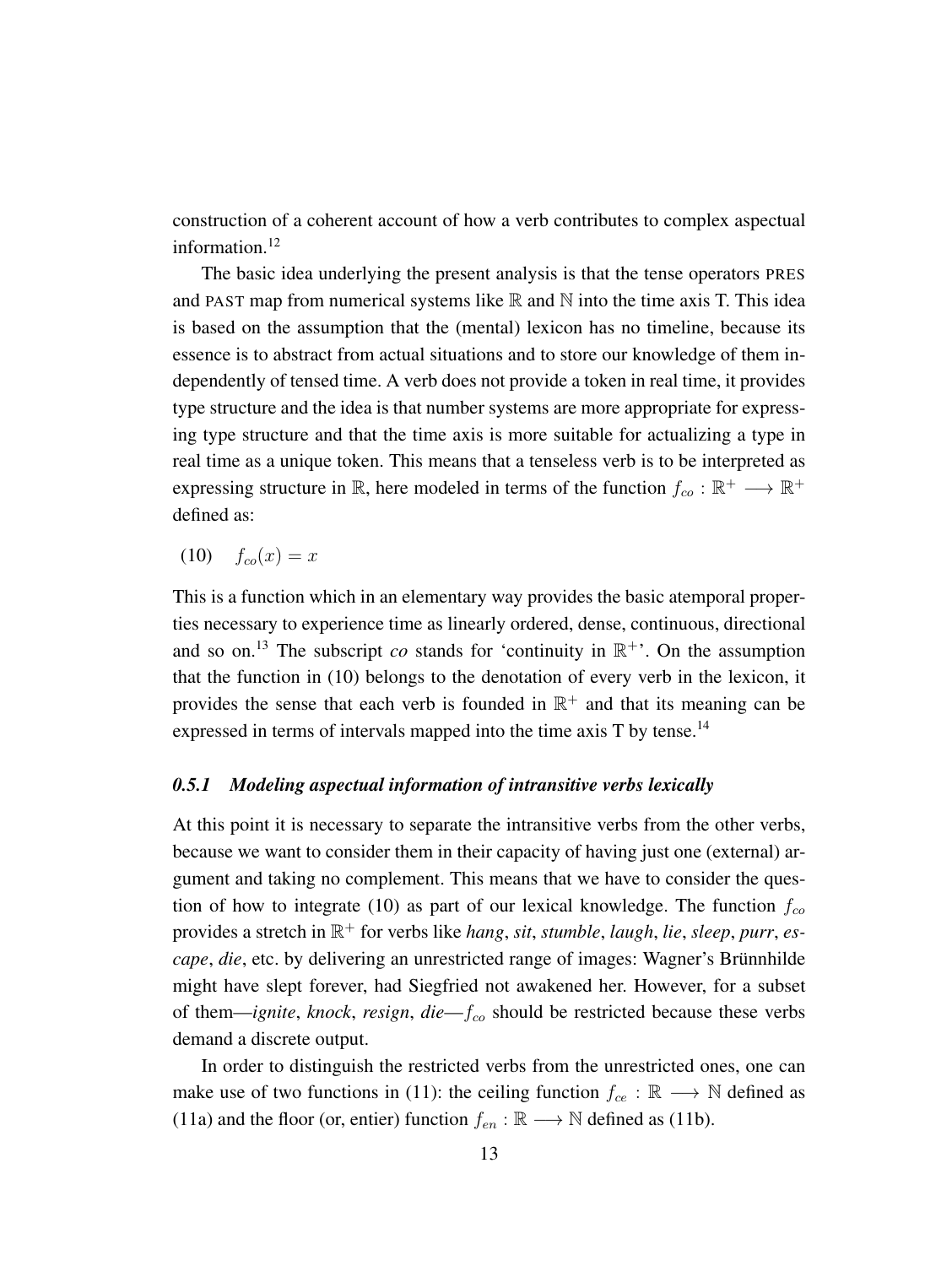(11) a.  $f_{ce}(x) = \lfloor x \rfloor$ , where  $\lfloor x \rfloor$  is the smallest integer not smaller than x.

b. 
$$
f_{en}(x) = \lfloor x \rfloor
$$
, where  $\lfloor x \rfloor$  is the highest integer smaller or equal to x.

In an interval (0,1)  $f_{ce}$  maps all real numbers x such that  $0 < x < 1$  to 1, whereas  $f_{en}$  maps them to 0.<sup>15</sup>

Given  $f_{ce}$ , verbs like *die*, *ignite* and *knock* can be separated from verbs like *walk* and *hang* in terms of a composition of the functions (10) and (11a), that is, as  $f_{ce} \circ f_{co} : \mathbb{R}^+ \longrightarrow \mathbb{N}$  defined as:

(12) 
$$
(f_{ce} \circ f_{co})(x) = f_{ce}(f_{co}(x)) = \lceil x \rceil
$$
.

In this way, the verb *die* is to be interpreted as pertaining to discretization on the basis of a mapping from R <sup>+</sup> into N. This makes it possible to interpret *John died on the evening of August 25* as a discrete event leaving in the dark how many images of the function  $f_{co}$  were involved in the mapping into N. The Past tense locates the (unique) actualization of the discrete event in real time without requiring that the range of  $f_{ce}$  be taken as a point in time at which he died (if that is possible anyhow). In this way, the truth conditions are clearly relieved.

The most natural way of looking at a verb meaning is that the functions associated with it, start with the origin 0 and that the ceiling function maps to 1 in order to provide discreteness (in Te Winkel's terms: completed action).<sup>16</sup> However, such an assumption would not suffice because verbs like *stutter*, *knock*, *hit* lexically allow for repetition, albeit not necessarily. This repetition is not expressed by  $f_{co}$  in  $\mathbb{R}^+$ , it belongs clearly to N. In other words, for the correct lexical characterization of these verbs, the output of  $f_{co}$  is to be taken by  $f_{ce}$  so as to provide a unit that may be repeated.

To account for this sort of "higher level" repetition, there is a well-known function available: the successor function  $s : \mathbb{N} \longrightarrow \mathbb{N}$  standardly defined as:

(13)  $s(n) = n + 1$ .

Suppose that this function is also part and parcel of the information lexically expressed by a verb on top of the shift from  $\mathbb R$  into  $\mathbb N$ . Then it accounts for the unbounded repetition that may be expressed by the verbs *tick*, *knock* and *hit*. But it does not account for verbs like *die* and *melt* and, as we shall discuss later, for sentences like *The bullet hit the target* on the interpretation that the sentence is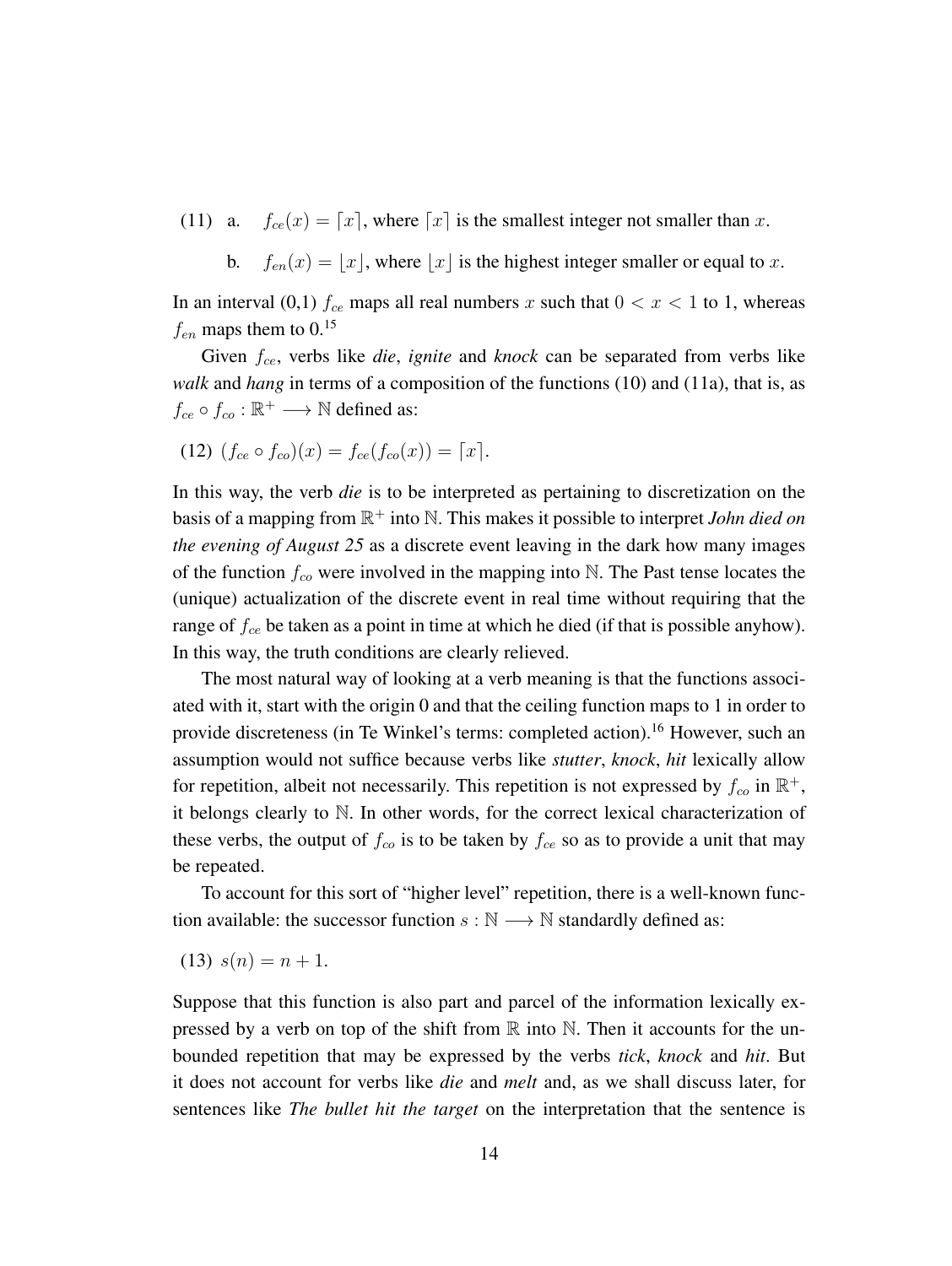about one hit as opposed to *The bullets hit the target*. This implies that if one decides to attribute the successor function to a verb (whether lexically or structurally), there should always be a way to block it by information outside the verb itself to stop the function s from being applied. Thus one may think of defining a function  $f_s : \mathbb{N} \longrightarrow \mathbb{N}$  as:

(14) 
$$
f_s(x) = \begin{cases} m & \text{if } x \ge m \\ x+1 & \text{otherwise.} \end{cases}
$$

Applying this to sentences like *Bill belched his way out of the restaurant* and *Harry moaned his way down the road* discussed in Jackendoff (1990:211ff.), this requires that the value of  $m$  be context-dependent. In the restaurant-case, the size of the restaurant as well as information about the amount of beer drunk by Bill could bring the hearer to estimate m as lying between 4 and 8. In the moaning-case, it clearly depends on the length of the road. In both cases  $m$  can be taken as a contextually determined natural number higher than or equal to 2. In speech situations people mostly are not forced to be very precise: what counts is finiteness in N.

Restricting ourselves to the expression of the (optional or obligatory) built-in repetition in verbs like *knock* and *stutter*, one may think of the composition of three functions. To intransitive verbs like *knock*, *hit*, *blink*, *stutter*, etc.—but not to *die*, *melt* and *stop*—one may assign in their role of one-place predicate the function  $(f_s \circ f_{ce} \circ f_{co}) : \mathbb{R}^+ \longrightarrow \mathbb{N}$  defined as:

(15) 
$$
(f_s \circ f_{ce} \circ f_{co})(x) = f_s(f_{ce}(f_{co}(x))) = \begin{cases} m & \text{if } |x| \ge m \\ |x| + 1 & \text{otherwise.} \end{cases}
$$

If the value of m is taken as 2 or more, Table 1 gives the three resulting classes in its three columns based on what has been discussed above. Note that all verbs share the  $f_{co}$ -information, that  $f_{ce} \circ f_{co}$ -verbs are a proper subset of them and that the verbs in the third column is a proper subset thereof. The arrangement into three classes follows from properties of the functions involved:  $f_{co}$  operates inside an interval,  $f_{ce}$ maps the interval into  $\mathbb N$  and  $f_s$  operates on the whole interval taken as a discrete unit. $17$ 

The first row of Table 1 contains purely intransitive verbs, the second row pseudo-intransitive verbs: they may occur without a complement but in many situations they allow for them: (*rotate pictures*, *walk to school*). They will be discussed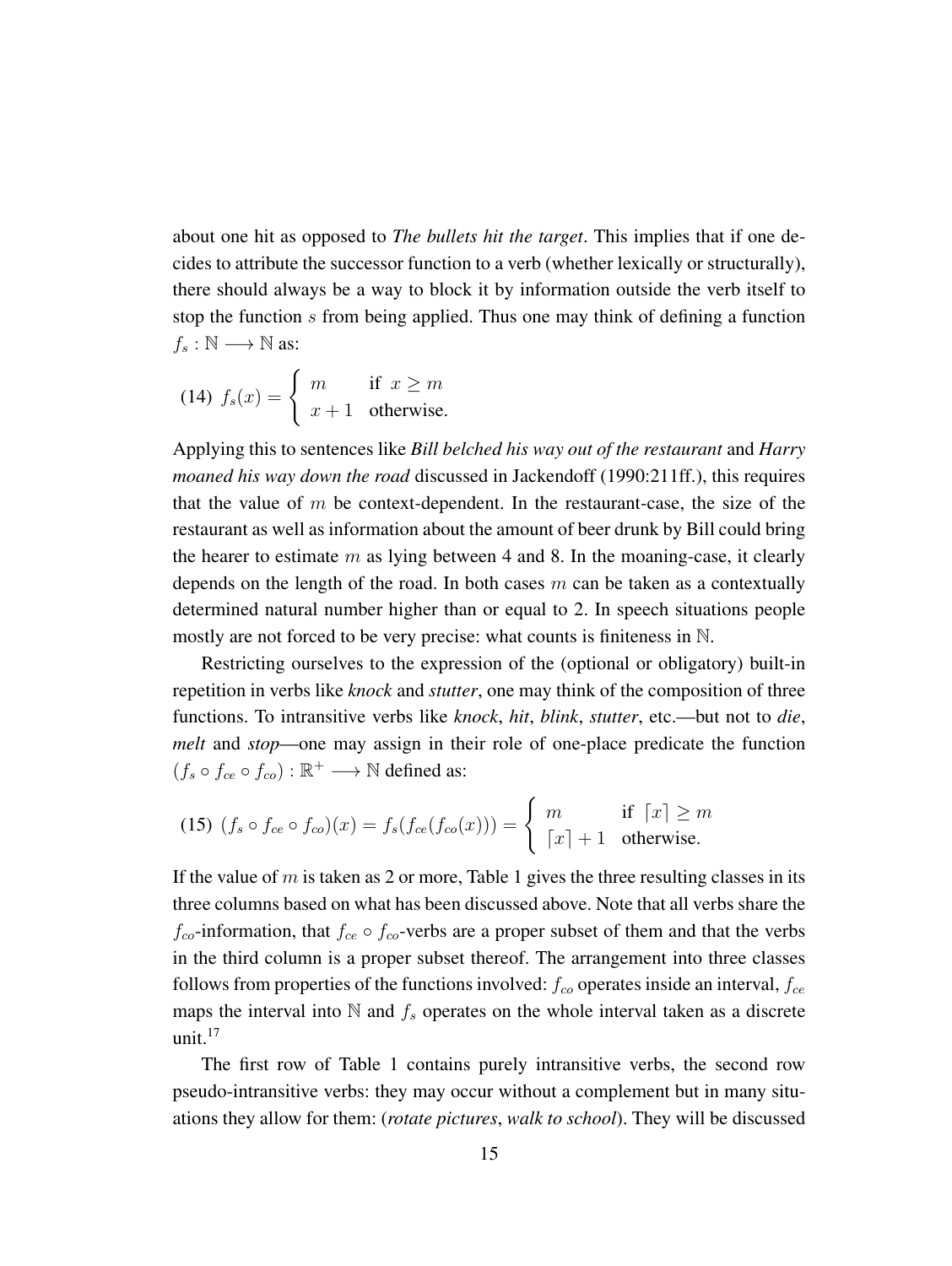| Continuous             | Discrete                          |                                 |
|------------------------|-----------------------------------|---------------------------------|
| $f_{co}$               | $f_{ce} \circ f_{co}$             | $f_s \circ f_{ce} \circ f_{co}$ |
| exist, sunbathe, laugh | die, arrive, thin, resign, ignite | jump                            |
| rotate, walk, swim,    | melt, start, stop, freeze,        | knock, hit,                     |
| burn, sit, lie, hang   | win, hang up                      | belch                           |

Table 1: Verbs occurring with one (external) argument

below in the analysis of verbs taking a complement because these require structural information. The verbs in the left column express only unbounded linear monotone increase along the number line in  $\mathbb{R}$ : one can hang, walk, smile, rotate, exist, age linearly and eternally (given the right conditions such as being allowed to eternal life). Verbs like *arrive* and *die* in the second column belong to the same class as the verbs *thin*, *melt* and *freeze* irrespective of the length of the interval in which values of  $f_{co}$  are mapped to a value in N.

The advantage of sobering down on ontology is that from the aspectual point of view it is now possible to remove animacy and activity from the aspectual domain by treating a verb like *hang* in the same way as *walk*: they both presume a stretch in  $\mathbb{R}^+$  brought about by  $f_{co}$ . Of course, except for robots, *walk* is mostly taken as an activity of [+animate]-beings, whereas *hang* is generally used with an [-animate] subject. This allows for two interpretations of *John hang in the tree*: in one he was alive and in control so that the sentence is to be interpreted as expressing an activity of John and in the other he was dead or without control, in which case it is impossible to associate the sentence with activity. In the first case John may even have interrupted the hanging in the same way in which walkers take a rest or stop for a shopwindow. But what the verbs *walk* and *hang* have in common lies outside the domain of animacy and activity: they require  $f_{co}$ .

By sobering down we need not distinguish between two verbs *hang*. The information [±animate] is located in the HANG-part, not in the A-part of the verbal meaning of *hang*. Thus, the much-discussed issue of homogeneity expressed by verbs ceases to be of interest. Our knowledge about the need to interrupt a walk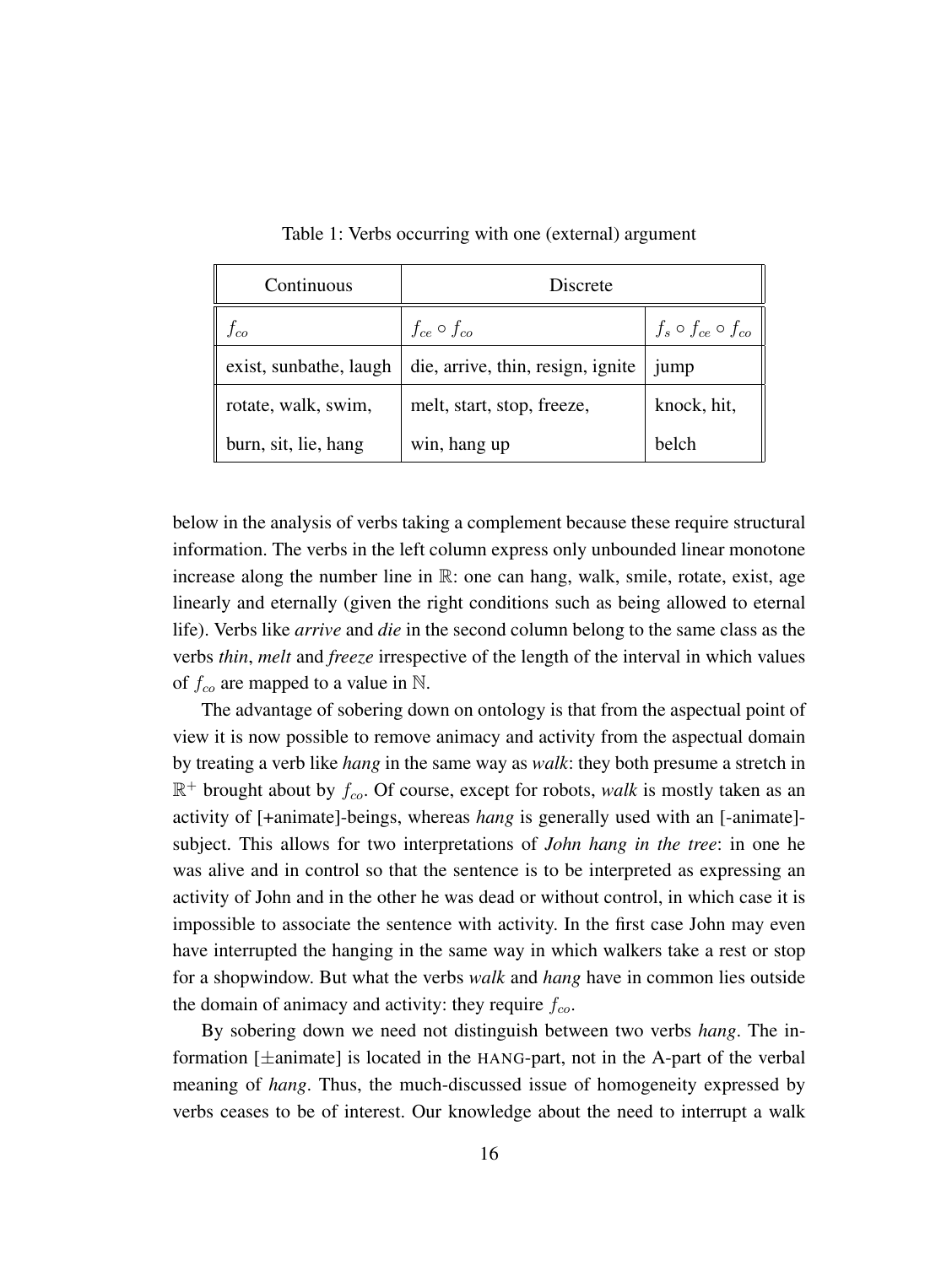will fall under knowledge of WALK not under A: we know that people involved in physical action sometimes interrupt their action. Interruption and stops are not aspectually relevant properties of *walk* itself, but follow from our knowledge about its external argument. A walking robot need not have a rest, John will need one if he is hanging alive and kicking. A pleasant consequence of sobering down is that it allows for explaining why meaning extensions, figurative expressions and metaphors retain the aspectual properties of their non-figurative counterparts.

Some remark about the floor function is in place here. As far as I can see, there are four options: (i) one may use the mapping to 0 by  $f_{en}$  in the composite function  $f_{en} \circ f_{co}$  as characteristic for states. In that case, one would obtain the tripartition State  $(f_{en})$  – Process  $(f_{co})$  – Event  $(f_{ce})$ , which would run counter to the wish to exclude activity as an aspectual factor in view of verbs like *hang* and *walk*; (ii) one may use  $f_{en}$  as a way to account for negation:  $f_{en}$  takes what did not happen out of time, so to say; (iii) one may use the floor function for dealing with the so-called ingressive aspect which could be said to focus on the beginning of the interval yielded by the  $f_{co}$ -function; and (iv) one may not use it at all. I will not make a choice here but take (ii) as the most promising one.

### *0.5.2 Modeling aspectual information of transitive verbs*

At this point it is helpful to take into account transitive verbs as presented in Table 2. Its first row contains verbs that are necessarily transitive in requiring an overt argu-

| Continuous                      | Discrete                   |                                 |  |
|---------------------------------|----------------------------|---------------------------------|--|
| t co                            | $f_{ce} \circ f_{co}$      | $f_s \circ f_{ce} \circ f_{co}$ |  |
| cover, contain, possess         | reach, discover, realize   |                                 |  |
| draw, hide, rotate, walk, play, | melt, start, stop, freeze, | knock, hit,                     |  |
| pay, sing, see, swim, burn      | win, cross,                | belch                           |  |

Table 2: Verbs with an external argument and an internal argument/complement

ment. The verbs in the second row are the pseudo-(in)transitive verbs of Table 1. As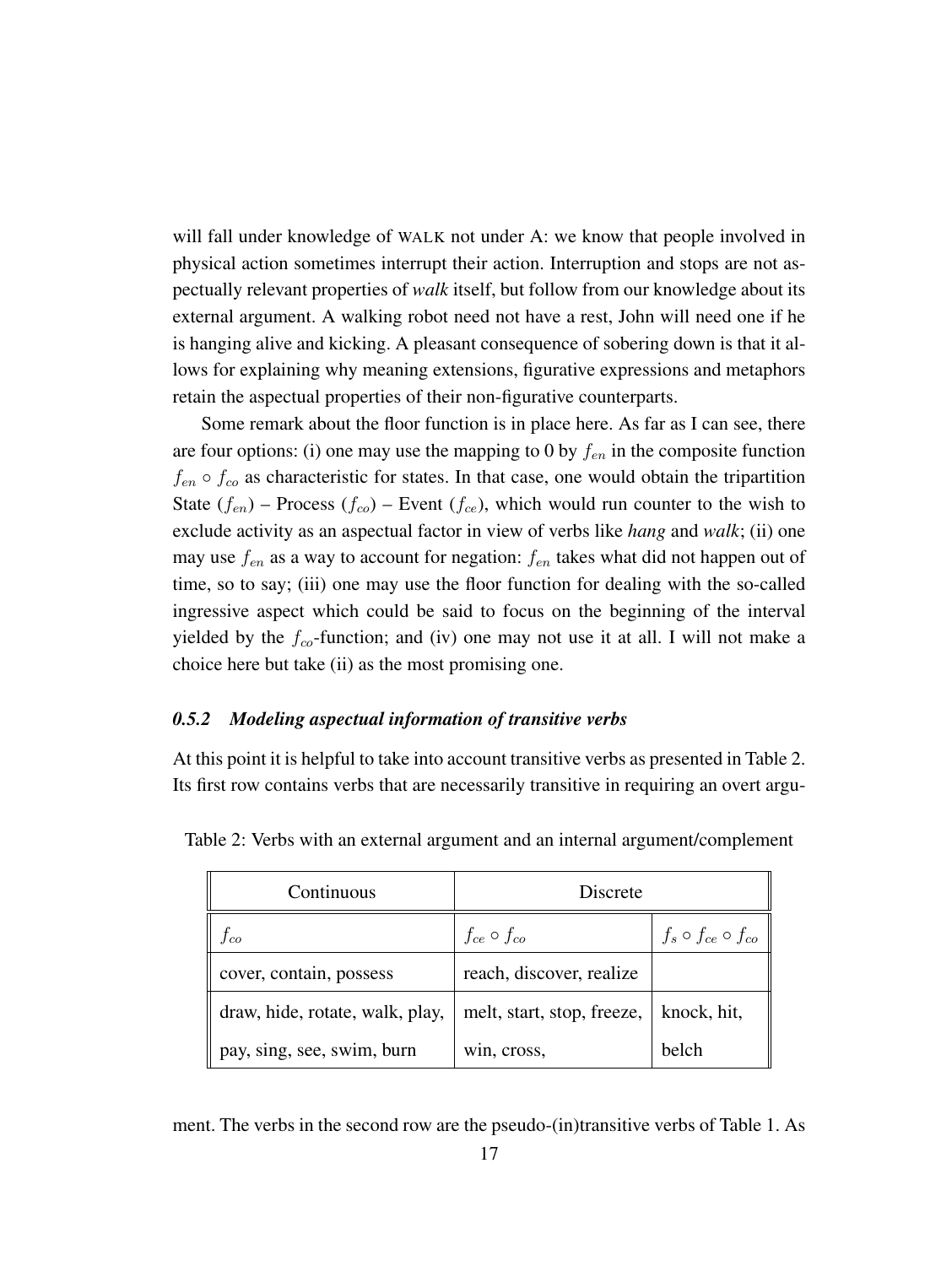to the columns, the general idea is that verbs in the leftmost one express continuity lexically so that it depends entirely on the arguments whether or not the resulting sentence is terminative. For example, in *The devil possessed me* has a terminative interpretation 'The devil took possession of me', whereas *She possessed a sense of humour* is durative. *I saw him for hours* makes *I saw him* durative (although I need not have seen him permanently), but #*For hours, I saw on TV that the plane had crashed* expresses the well-known forced repetition.

At this point, it should be observed that the floor function might be necessary for explaining why some verbs do not allow for function composition, so that stateverbs are to be distinguished from process-verbs, but the pros of this option should be weighed against the contras of distinguishing two verbs *possess*, *cover* and *contain* (hold vs. restrain). For the verbs of the leftmost column we assume that the ceiling function  $f_{ce}$  is to be contributed from outside the verb itself in the course of the compositional process making phrases. For example, the complement of *walk* in a sentence like *She walked to school* contains information that makes *walk to school* discrete in  $\mathbb N$  and this information operates on the  $f_{co}$ -information of *walk* in a structural way.

The second column contains verbs which are lexically marked as expressing the composite  $f_{ce} \circ f_{co}$ -function. An argument for allowing lexical  $f_{ce} \circ f_{co}$ -composition in verbs such as *win* or *discover* is derived from observing the sentences in (16).

- (16) a. She won medals.  $\cdots$ 
	- b. She won the three medals here on the wall ---
	- c.  $#$  For hours she won the three medals here on the wall.  $---$ ...

Suppose that one may win only one medal per occasion and that (16a) with the [- SQA]-NP *medals* reports about a series of successes. The quantification over these occasions is in  $\mathbb{N}$ : the successor function  $f_s$  operates unboundedly on the output of the lexical  $f_{ce} \circ f_{co}$ . Sentence (16b) is terminative due to the [+SQA]-NP. Note that the forced repetition in (16c) displays the same pattern as in (16a). As said before, there is no reason to subdivide the discrete verbs in Table 2 into verbs pertaining to a longer or shorter interval. The mapping from  $\mathbb{R}^+$  into N can be understood as offering certainty about the eventuality being engrained in the Reals. Aspectually, it makes no sense to compare *belch*, *knock* and *win* in terms of length even though a belch mostly takes a couple of milliseconds longer than a knock on the door.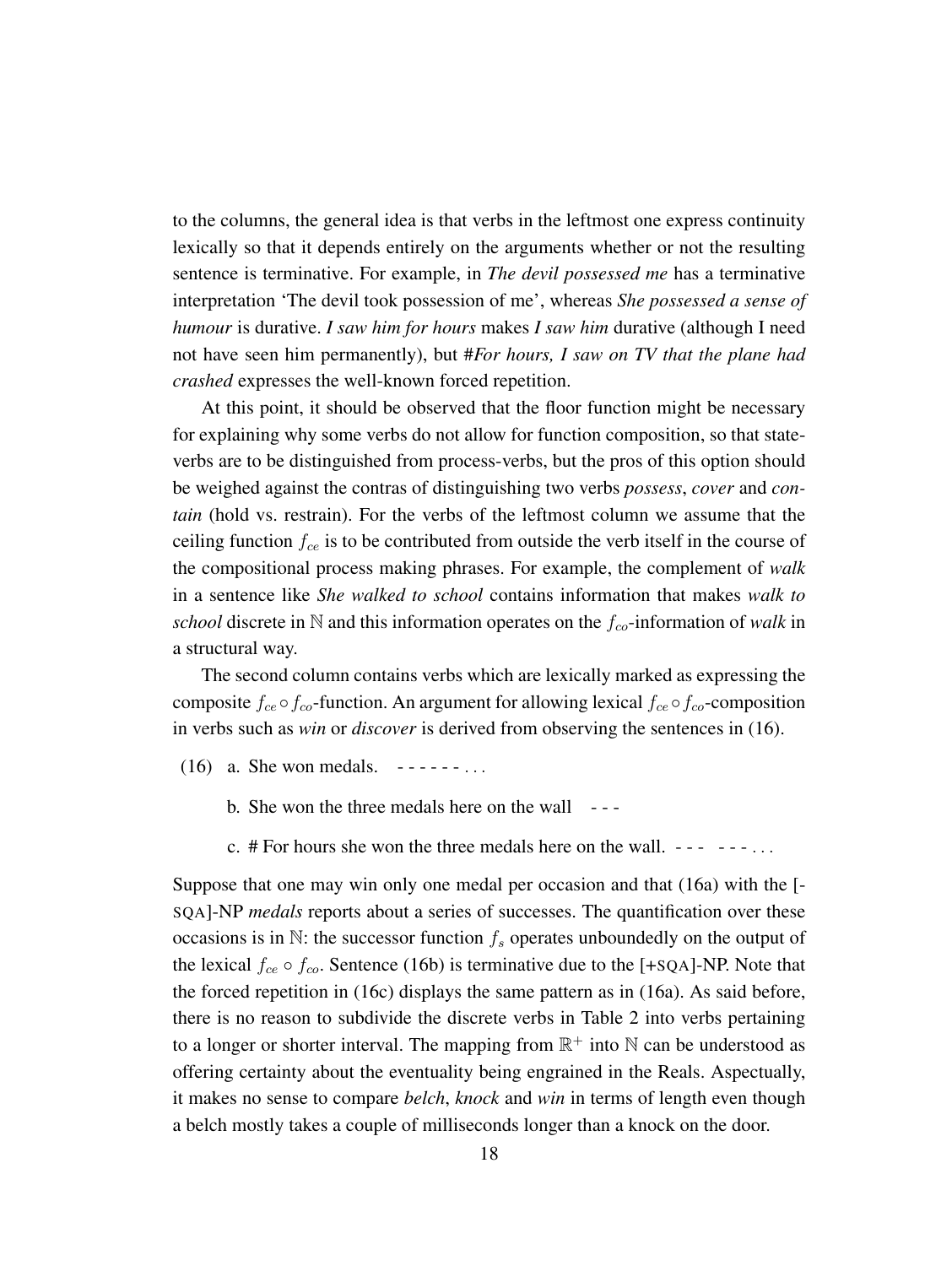The problem raised by the verbs in the second and third columns, is to match their  $f_{ce}$ -information with the [+SQA]-information contributed by their internal argument or complement. The plausible way of bringing the lexical application of  $f_{ce}$ together with the [+SQA]-information of an arguments or complement is to position it such that it serves its duty at the edge between the verb and its complement. One may think here in terms of a thematic role assigned by the verb to its argument, as proposed by Verkuyl (1993:300f.) and pictured in Figure 1.<sup>18</sup> This also works



Figure 1: The ceiling function positioned at  $\Theta$ .

for pseudo-(in)transitive verbs in the leftmost column, but differently: they are only marked as  $f_{co}$ -verbs so in the case of *She walked to school* the  $f_{ce}$ -information is contributed by the PP-complement. In many sentences in which  $f_{co}$ -verbs occur, the need for the application of  $f_{ce}$  comes from outside the lexicon and so the Θ-position qualifies as a place where  $f_{ce}$  can be triggered. In *She played her card* the quantificational information in the internal argument *her card* forces  $f_{co}$  into N by  $f_{ce}$ . In other words, the function  $f_{ce}$ —crucial for making an action discrete—is structurally available for receiving the complement-NP so as to yield the VP-meaning. The place where this happens can be argued to be at  $\Theta$ . This makes it unnecessary to "go into" the Noun-information itself as in Krifka's work, so that it is not necessary to follow the process of eating an apple in *Mary ate an apple* by mapping events to objects and reversely. It suffices to have the determiner-information expressed by *an* available plus the information that *apple* is a Count Noun.<sup>19</sup>

An argument in favour of Figure 1 are VPs like *to play matches*. The verb *play* itself is marked as a  $f_{co}$ -verb and in its intransitive use it may pertain to something going on eternally (think of mythological gods playing on the Olympus). But in playing matches one ends up in the same category as winning medals: one needs a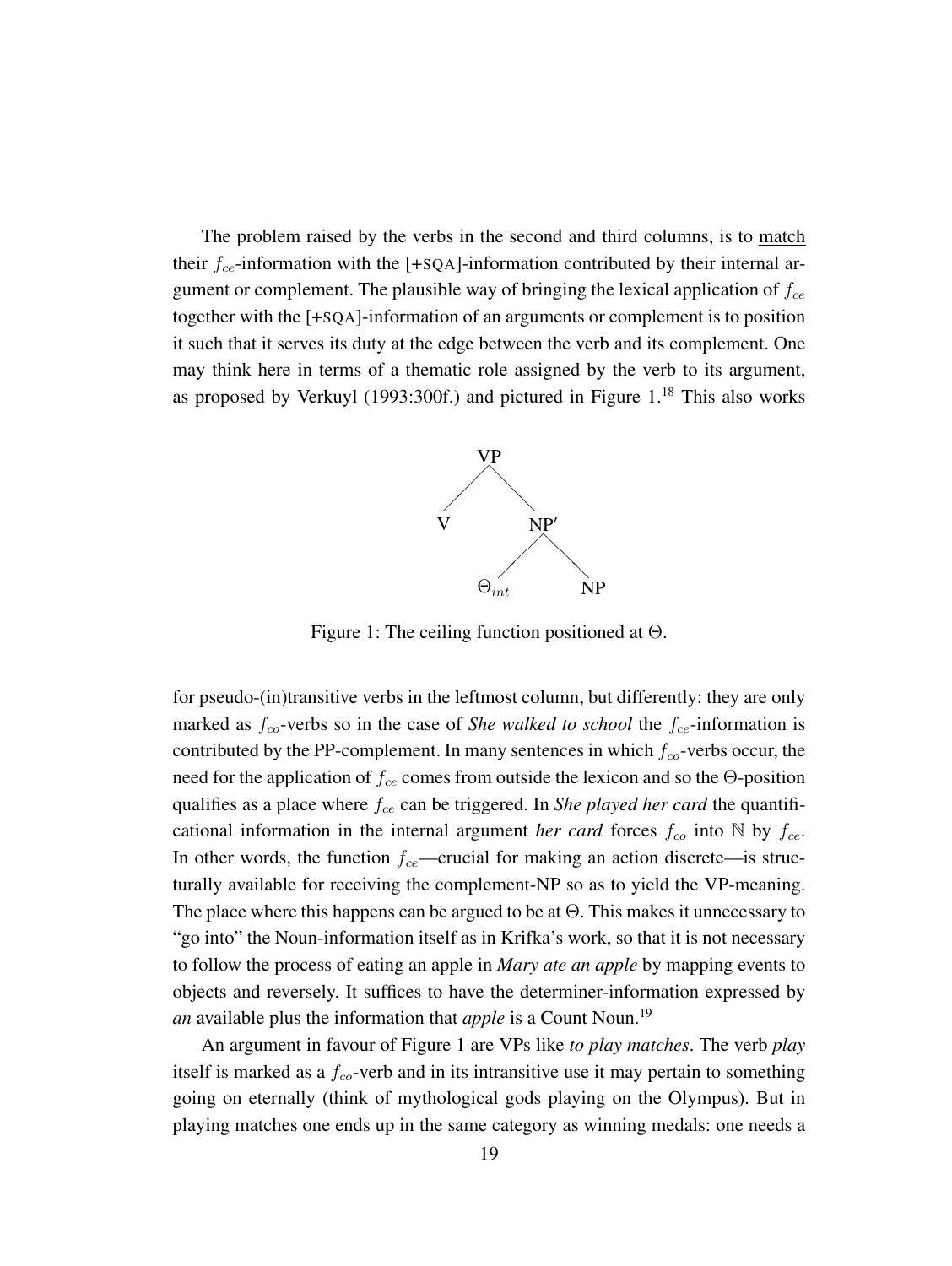way to discretize 'locally', i.e. per match. Due to the plural, one needs the successor function to get a (n unbounded) sequence of playing situations. This is only an option in the case of *She played her cards*. Here it should remain underdetermined wether  $f_{ce}$  is stopped after one application or may continue unboundedly, but the difference between *She played her cards* and *She played matches* is not aspectual at all. That is a matter of PLAY, not of A.

#### *0.5.3 Particles in phrasal verbs*

The Θ-position in Figure 1 is clearly the place where phrasal particles belong too. Historically they come from prepositions, adverbs, separable prefixes, etc. Claridge (2000:50) observes that they "should either have the feature 'motion' in general (not location and not direction in the sense of *-ward(s)* adverbials) or the feature result or both — with the last perhaps being the prototypical cases." (cf. also Bolinger (1971)). This is a description that fits perfectly in the present analysis, if one is prepared to stay away from the physical connotation of the terms *motion* and *result*, trading them in for  $f_{co}$  and  $f_{ce}$ , respectively.

Jackendoff (2002) divides phrasal particles into several subclasses among which the set of aspectual particles, from which I take some examples. Sentences like *Elena drank the milk up* roughly mean 'V NP completely', "i.e. *up* is not directional as it is in *toss the ball up*". Other features of aspectual particles are: (i) some of them are redundant (*close up the suitcase*); (ii) they are not idiomatic: their meaning is fully predictable; (iii) they are independent, free to combine with verbs (2002:76). These are exactly conditions compatible with the functions  $f_{co}$  and  $f_{ce}$ . For sentences like *Bill slept away* and *Bill wrote on* Jackendoff observes: "These mean roughly 'Bill kept on V-ing', i.e. *away* is not directional as in *run away* and *on* is definitely not locational" (2002:76). In the present framework these cases are dealt with automatically in terms of the presence or absence of the ceiling function in the Θ-position. This also holds for cases as discussed in Toivonen (2006). A sentence like *The children jumped on* is to be analyzed as a case in which the particle *on* feeds the  $f_s \circ f_{ce} \circ f_{co}$ -function expressed by verbs like *knock*, *hit* and *jump* with the instruction to take the second option in definition (15): the repetition in  $\mathbb N$  is unbounded.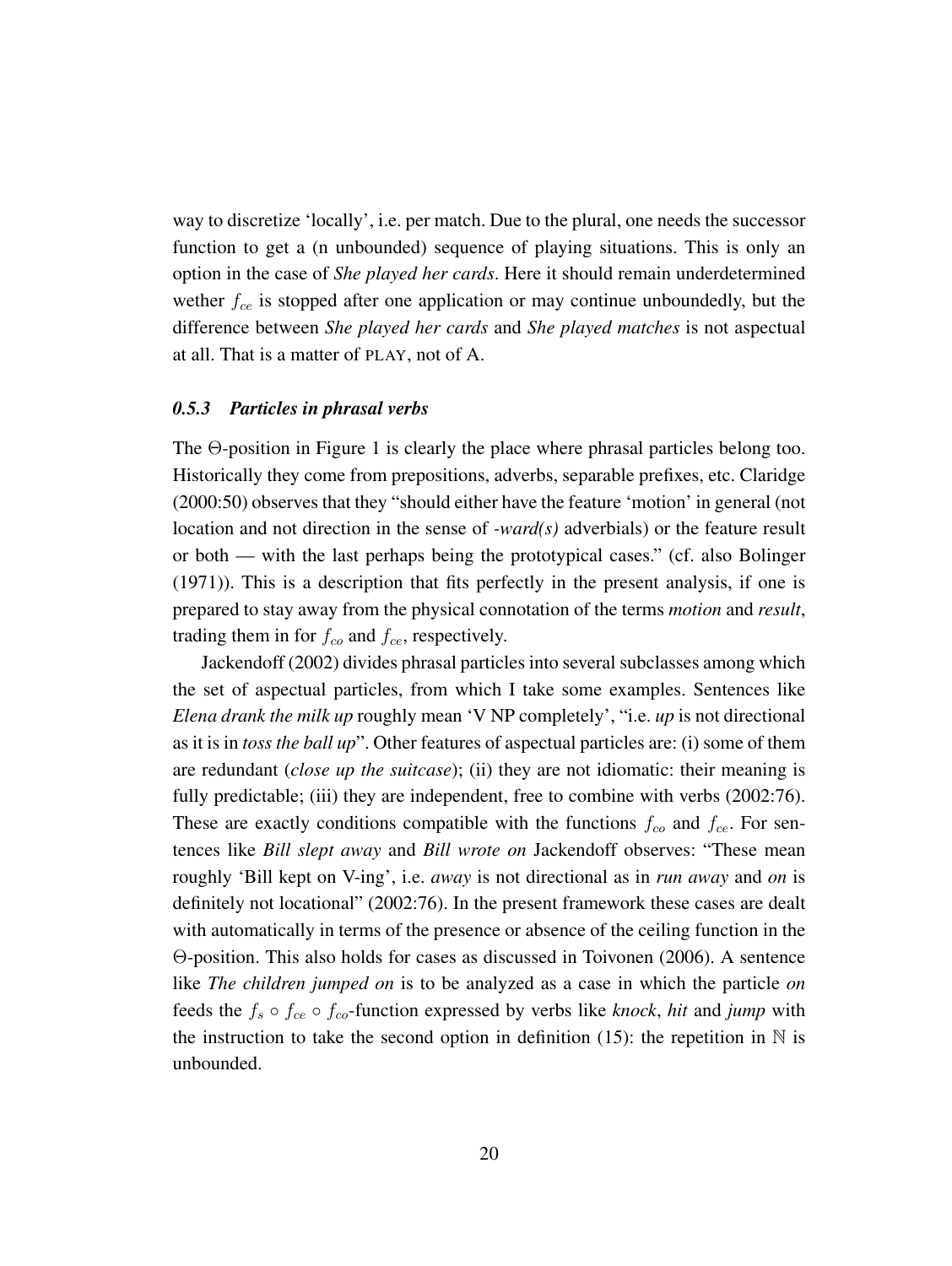#### 0.6 Testing the interplay between the aspectual functions

The above reduction of A-information in verbs looks promising for the cases we have dealt with in explaining how the function composition with the functions  $f_{co}$ ,  $f_{en}$ ,  $f_{ce}$  and  $f_s$  may be accounted for. In the present section, I will inspect some of the sentences (1) - (6) discussed above in order to see whether or not the reduction yields the correct picture.

The perfective prefix *s*- in (1b) *Tibor sygral<sup>p</sup> sonaty Bethovena*. ('Tibor played a certain number of Beethoven sonatas') can be seen as enforcing the transition from  $\mathbb{R}^+$  into N. There are two ways of dealing with the verb *sygrat*<sup>'p</sup>. The first is to assign the  $f_{ce} \circ f_{co}$ -structure to the verb as a whole (as in the case of verbs like *win*, *realize*, *reach*, etc.); the second is to break down the verb in a *s-* and a *-grat'*-part and to locate  $f_{ce}$  in *s*-. In both cases, the right result is obtained along the lines sketched above. With regard to (1a) *Tibor igral*<sup>i</sup> *sonaty Bethovena* ('Tibor was playing Beethoven sonatas') there are two possibilities if one also takes into account (5) *Vchera Tibor igral*<sup>i</sup> *sonaty Bethovena* ('Yesterday Tibor played Beethoven sonatas'). One can characterize the (covert) IMP-prefix in *igral*<sup>*i*</sup> as preventing  $f_{ce}$ from being applied, so that the remaining tenseless predication is forced to stay in R, yielding the progressive reading. In (5), the factual interpretation of the imperfective aspect is to be understood in terms of an inference: the adverbial *Vchera* ('yesterday') provides a closed domain and an appropriate context may imply the application of  $f_{ce}$  in spite of the absence of information in the internal argument itself triggering  $f_{ce}$ .

For the English equivalent of (1a) and the non-Slavic sentences in (3) and (4) the analysis appears to work properly. Many analyses of the Progressive Form assume an operator PROG outside a tenseless predication. For (3a) *She was writing her thesis in 2009* the only assumption to be made is to make BE + -ING part of the tenseless predication. I do not see obstacles for an analysis PAST(She BE writ-ING her thesis in 2009).<sup>20</sup> Assuming a bottom-to-top interpretation, the suffix -ING should then be seen as the instruction to block or overrule the application of  $f_{ce}$ , which brings about the unbounded continuity expressed by the Progressive Form. It prevents the shift from  $\mathbb{R}^+$  to  $\mathbb N$  by its focus on the going on-part of the predication.

Such an analysis might also apply to the French data in (3a) *Elle ecrivait sa ´ thèse en 2009* ('She was writing her thesis in 2009') and (3b) *Elle écrivit sa thèse*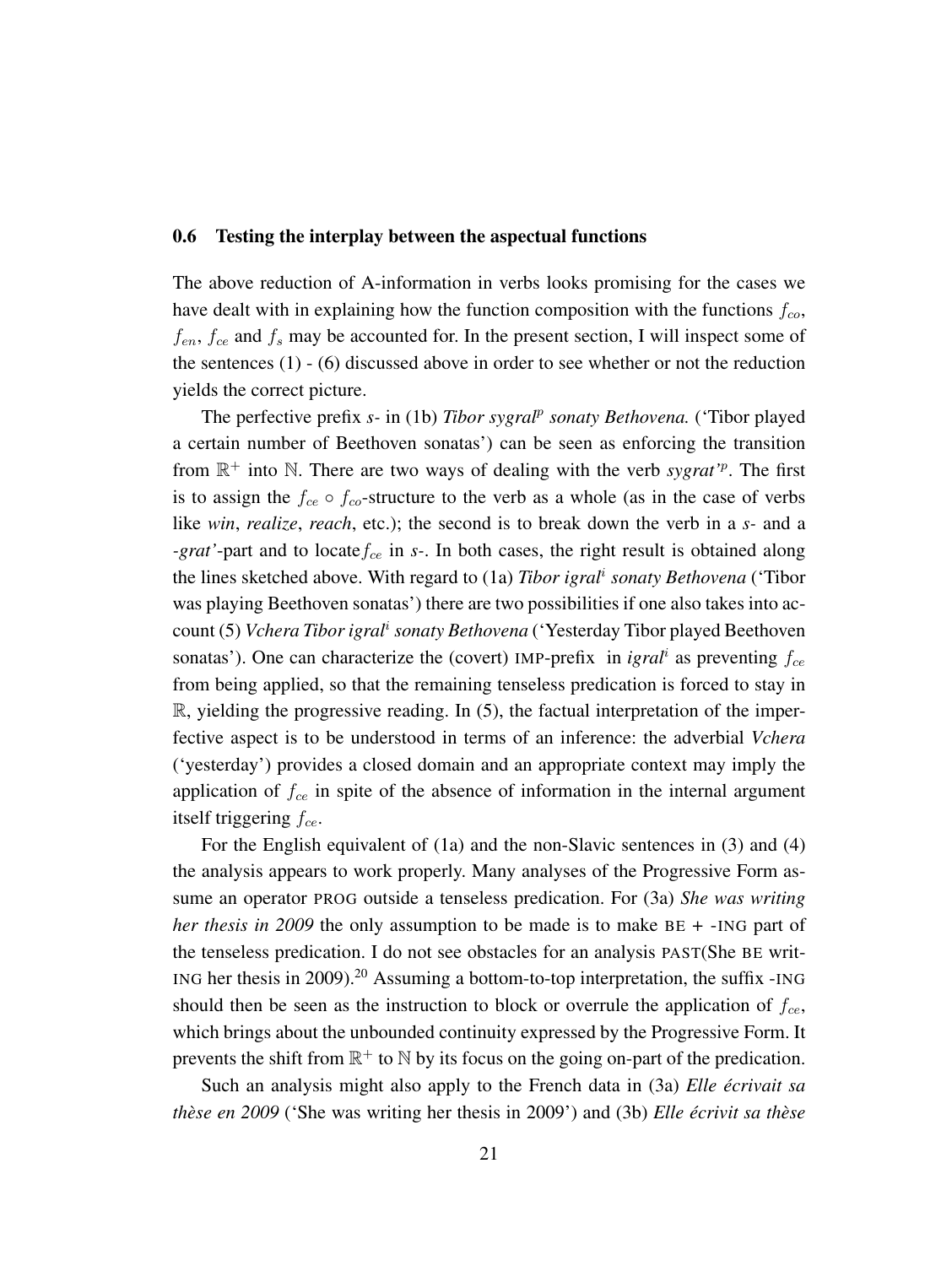| <b>Infinitive</b> | <b>Present Participle</b> | <b>Imparfait</b> (3rd sing) | gloss     |
|-------------------|---------------------------|-----------------------------|-----------|
| écrire            | écriv-ant                 | écriv-ait                   | to write  |
| traire            | tray-ant                  | tray-ait                    | to milk   |
| plaire            | plais-ant                 | plais-ait                   | to please |
| connaître         | connaiss-ant              | connaiss-ait                | to know   |

Table 3: Continuity, IMP and the Present Particiciple

*en 2009* ('She wrote her thesis in 2009'). Consider Table 3. The general situation is this: if one deprives the French Imparfait of its tense suffixes one obtains the stem *écriv*- which also occurs in the Present Participle, the present subjunctive forms and the plural present tense forms. This is a striking correlation.<sup>21</sup> It opens the way for assuming that in (tenseless predication) the verb stem expresses only  $f_{co}$ , allowing the present tense forms, the Imparfait and the present participle to express unbounded progress. Admittedly, the Passe Simple also makes use of this stem ´ but in a considerable number of cases this is not the case. Note that this can be understood in terms of an option in definition  $(15)$ : the Passé Simple requires the first option in (15) with  $m = 1$ . This corresponds to the use of the Greek Aorist. The other forms in Table 3 do not have this requirement because they are defined as expressing  $f_{co}$ . One may think of a morphological marking for the ceiling function of French verbs in a tenseless predicate. This would result in an interesting parallel with the Russian situation: if the present participle stem is not marked perfectively as requiring  $f_{ce} \circ f_{co}$ , then the resulting tense will be the Imparfait, otherwise the resulting tense will be the Passé Simple.<sup>22</sup>

### 0.7 Summary

In the present chapter, I have argued that in the literature about aspectual classes there is an annoying unbalance in allowing too much *a priori* ontology. This is due to considering the lexicon as the place to be for having a free ride to the secrets of ontological structure. As a consequence the main aspectual difference visible in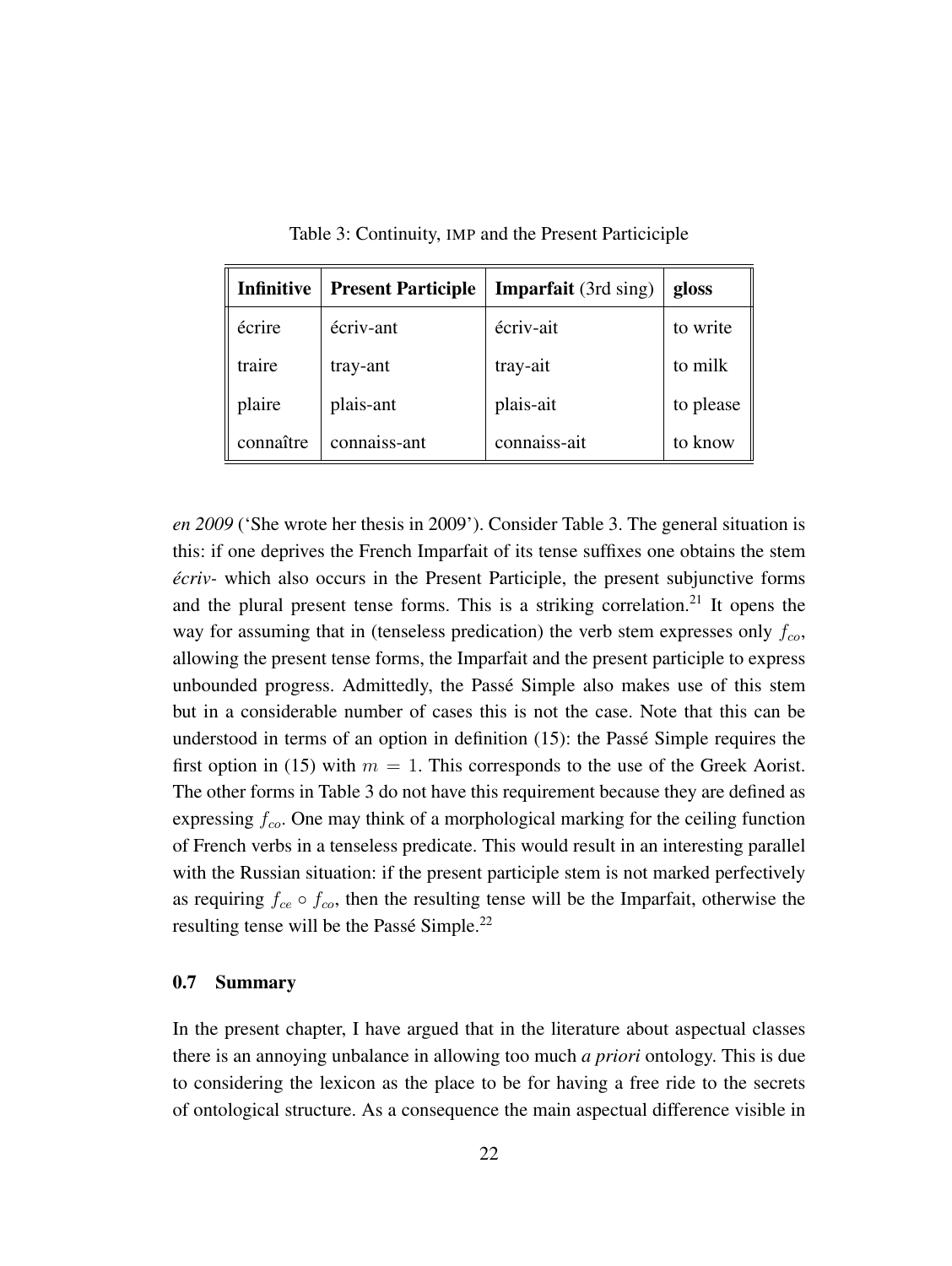the sentences in  $(1)$  and in the first two sentences of  $(3)$  is put aside in the domain of grammatical aspect, so that one can focus on lexical aspect, hence on aspectual classes, hence on ontological classes. As long as one takes the position that aspect is a complex of different semantic factors contributed by different meaning elements in a phrase or sentence, one is bound to work more soberly on the question of how to account for aspectual phenomena such as continuation, compulsory repetition, unboundedness, etc. apart from what we know about verbs. One way to sober up is to look for abstract mathematical principles that guide our construction of complex information. The first step is then to remove tense from the analysis and to restrict the focus on tenseless predication. The second step is to abstract from the content of the arguments verbs may have and to see verbs as carrying type structure expressed by elementary functions operating on number systems that can be assumed to underlie our temporal organization. The combined action of the functions discussed above seems to be sufficient for doing away with the distinction between grammatical and lexical aspect. I am aware that the present sketch is not the whole story, so I refer to Verkuyl (to appear) for a more detailed account.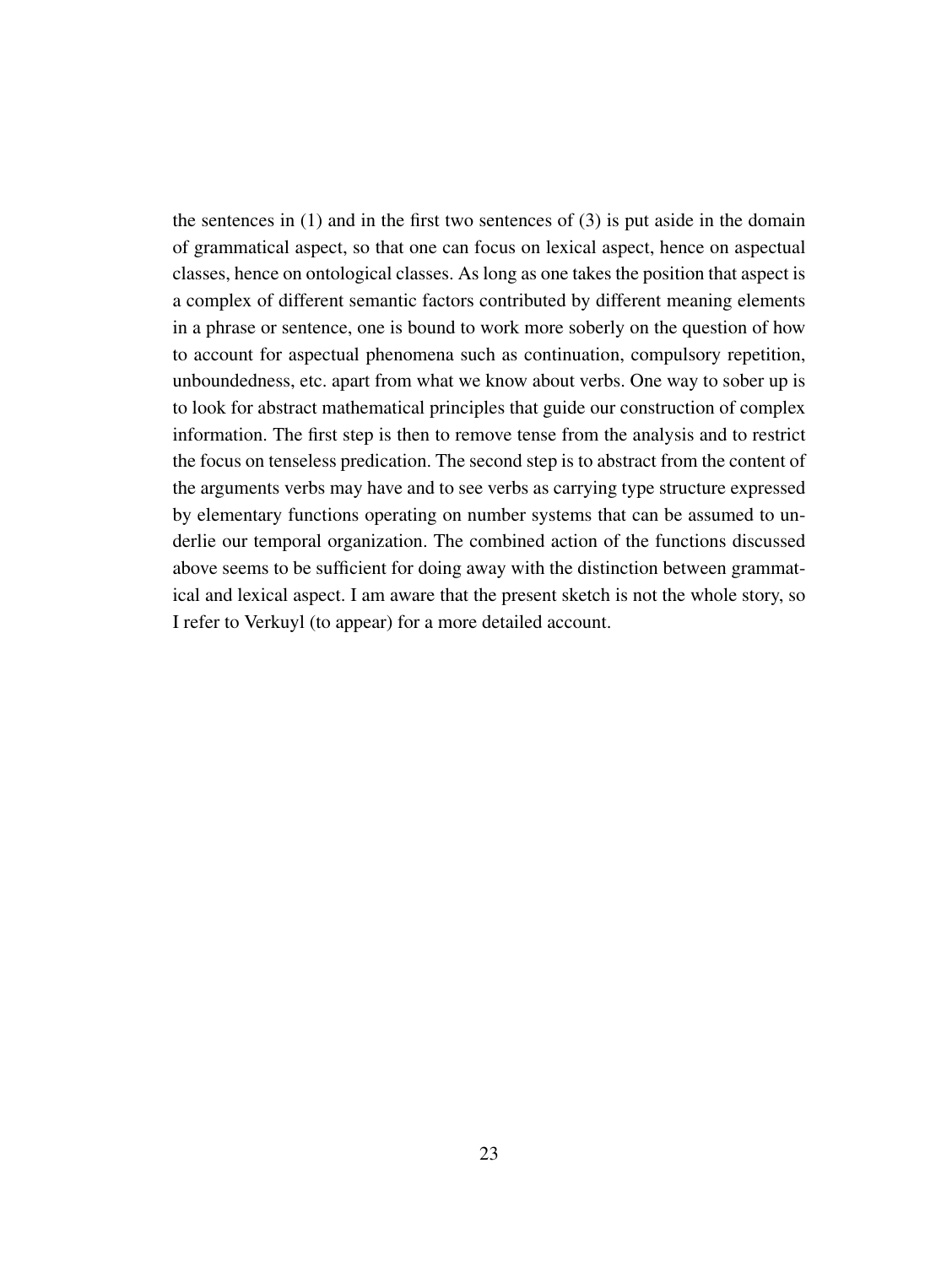### Acknowledgment

– I would like to thank Emmon Bach, Robert Binnick, Olga Borik, Theo Janssen (ILLC), Jan Luif, Pim Levelt, Remko Scha, Joost Zwarts and an anonymous referee for their comments on earlier versions. I thank Albert Rijksbaron for guiding me through thorny questions of how to interpret Aristotle's analysis of motion without doing unjustice to him and Floris Cohen for an instructive conversation about Galilei and Aristotle from the point of view of physics. I was very happy to be invited by Hana Filip for a lecture about lexical aspect and natural philosophy and I thank her and the audience at the Heinrich-Heine-Universität in Düsseldorf for fruitful remarks and questions. I am also grateful for nice and sometimes long discussions about the technical part of the machinery proposed in the precent chapter with Harry Sitters and Remko Scha, and peripatetically with Johan van Benthem and with Ray Jackendoff, in the latter case during a stay in Amsterdam where Ray was totally unaware about the telos of the conversation: the present chapter.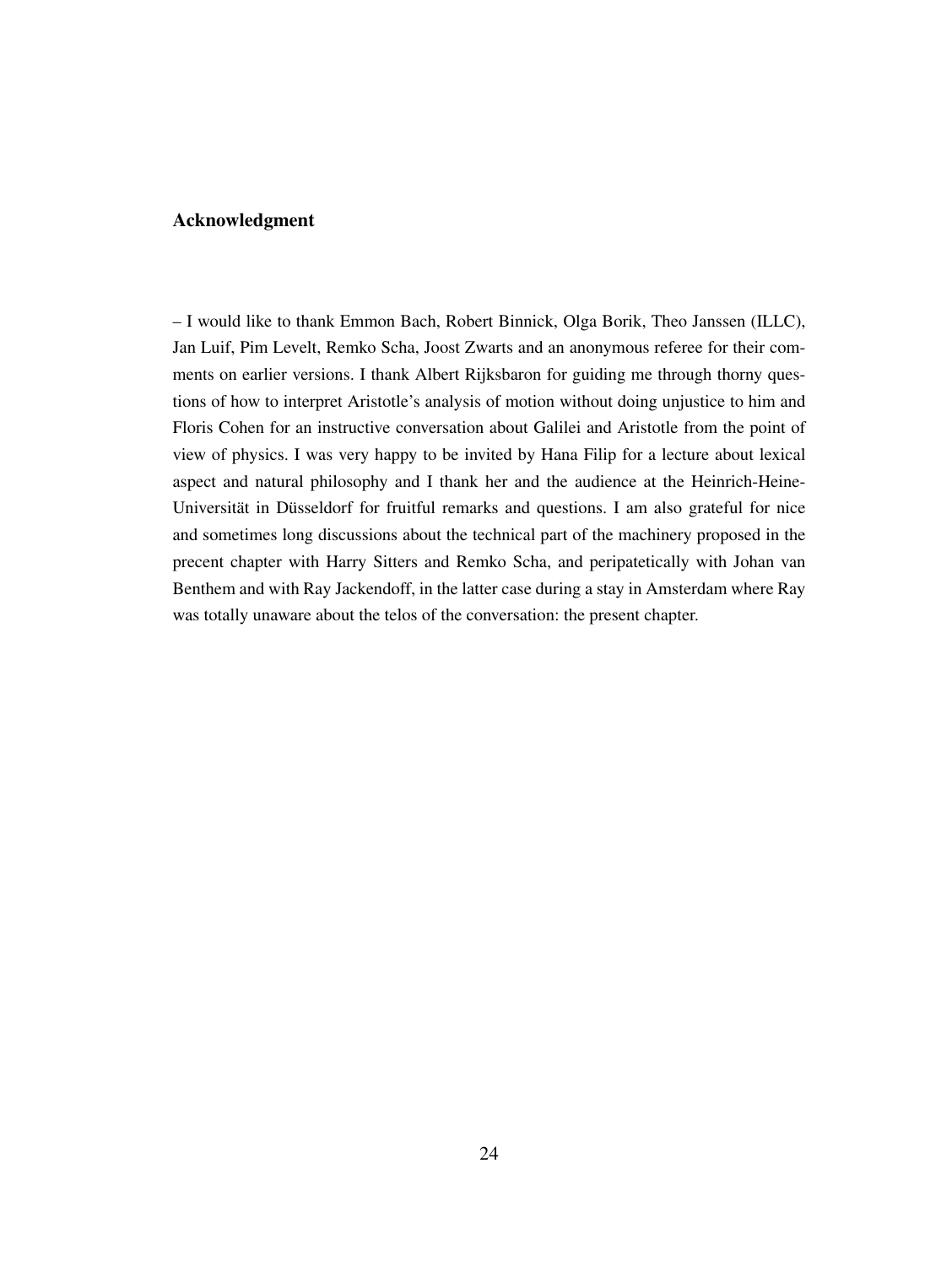## **Notes**

<sup>1</sup>Translations of the quotes are mine. L.A. te Winkel (1810 –1868) was a prominent nineteenth century Dutch grammarian. Levelt's brilliant *A History of Psycholinguistics* (2013) makes clear that the so-called 'Cognitive Revolution' by many scholars located in the United States of the fifties and sixties of the past century, has a flourishing European pre-history going back to the 18th century. Te Winkel participated in the mid-nineteenth century linguistic discussion being part of that history.

<sup>2</sup>Taking (i) - (iii) as oppositions between tense operators this means that *Mary will leave* is to be analyzed as PRES(POST(IMP(Mary leave))) and *Mary will have left* as textscpres(POST(PERF(Mary leave))). It should be underscored that PRES and PAST are in fact the only operators expressing real time, whereas SYN, POST, IMP and PERF operate on and yield a tenseless predication. This excludes posteriority from being identified with future because it lacks the sense of being directly related to the point of speech. See for a formalized account of the binary system Verkuyl (2008).

<sup>3</sup>Nowadays both the term *aspect* and its Russian equivalent *vid* cannot escape from a visual interpretation. However, there are other ways for dealing with the opposition between (3a) and (3b). In a historical analysis of the heteroclite origin of the term *aspect*, De Vogue et al. (2004:118) shows ¨ that its visual connotation may be simply due to a dubious interpretation of the word *vid*. Apart from its visual meaning connected to the Latin verb *videre*, the Russian *vid* also may mean 'sort' or '(conceptual) subdivision', in the sense of 'branch'. This simply means that originally aspect was simply seen as a form opposition, not a semantic one. In the early use of the term *vid* in the 18th and 19th century linguistic literature, this non-visual meaning was predominant. The visual metaphor crept in by translation. For a perspicuous sketch of the history of the study of aspect and Aktionsart, see Młynarczyk (2004:33-67).

<sup>4</sup>Informally, the feature [+SQA] assigned to an NP stands for 'Specified Quantity of A', where A is the denotation of the Noun and where 'Specified Quantity' stand for information expressed by the Determiner (cf. Verkuyl (1993); Krifka (1989;1998) uses the term *quantized* for this restriction but the two terms have a totally different content because the notion 'quantized' presumes notions such as cumulativity, part structure, etc.; cf. Krifka (1998:200).

<sup>5</sup>Albert Rijksbaron (pers. comm.) points out that it is in Aristotle's non-physical (rhetorical) writings that the activity side of *energeia* is activated; cf. Rijksbaron (1989:49f.).

<sup>6</sup>Te Winkel's distinction between Action in Progress and Completed Action does not appeal (overtly) to Aristotle's ontology. This holds for virtually all linguists who wrote about aspect before the second half of the last century, such as Poutsma (1926) in his chapter on aspect and the German grammarians that I mentioned in the first chapter of Verkuyl (1972) among which Streitberg (1889), Herbig (1896) and Jacobsohn (1933).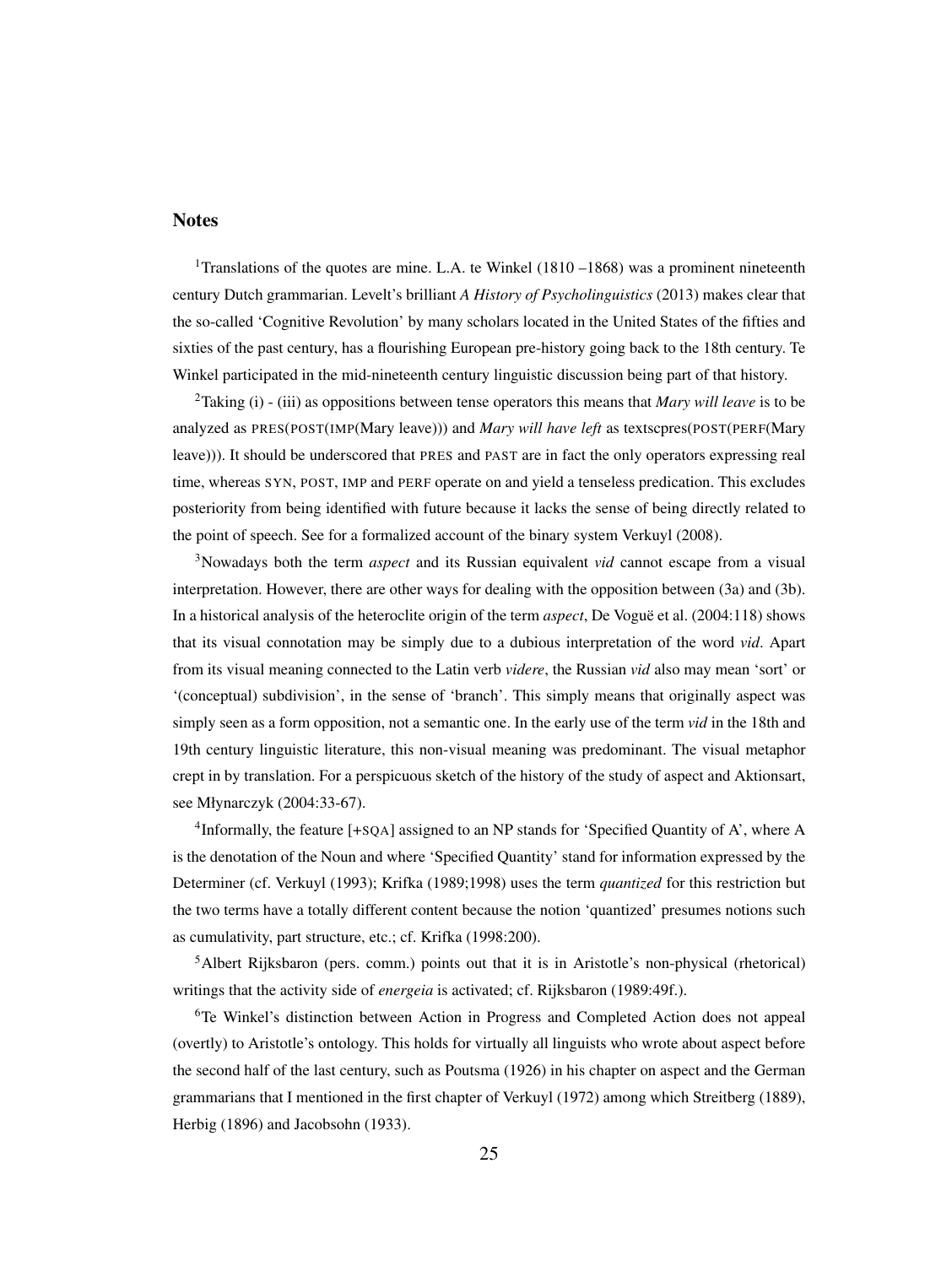$7$ In the early sixties, there was a huge clash in Holland between the leading mathematical logician Evert Beth and one of the leading linguists at the time, Anton Reichling, who was in his earlier days trained as a Jesuit priest, Elffers (2006) describes in detail how Beth decided to discontinue the discussion about Chomsky's *Syntactic Structures* with the frustrated feeling that Reichling approached science as a Aristotelian natural philosopher. Is it accidental that Zeno Vendler in his earlier life also was thoroughly trained as a Jesuit priest, that Anthony Kenny was trained as a Roman Catholic priest and that Gilbert Ryle was a philosopher feeling himself at home in the tradition of phenomenology (like Meinong and Heidegger)? It might explain their intimacy with Aristotle's mental legacy and with their natural philosophical approach to the role of language in ontological issues. A highly interesting picture of the role of the Church in scientific research is given in Jaspers and Seuren (2014).

<sup>8</sup>A clear account of the long-standing difficulties in interpreting Aristotle's notion of motion is Sachs (2005).

<sup>9</sup>It should be said that Vendler had a keen eye for translational problems (1966:10ff.).

 $10$ Albert Rijksbaron (pers. comm.) pointed out to me that Aristotle's analysis of the difference between motions and actualities is restricted to the indicative. He explains this in terms of the dominant role of truth in Aristotle's *Metaphysics*.

<sup>11</sup>Of course, this is not the only information provided about the two verbs, but  $(8)$  and  $(9)$  suffice to make the point at issue.

<sup>12</sup>A more detailed account of the sketch following in  $\S$  0.5.1 is given in Verkuyl (pear).

<sup>13</sup>In other terms,  $f_{co} = \{ \langle x, y \rangle | y = x \land x \ge 0 \}$  What (10) does, is also inherent to the notion of continuity as used in Jackendoff (1996:351).

<sup>14</sup>For languages without the Pres/Past-distinction, e.g. Chinese, see Verkuyl (2008:162-179).

<sup>15</sup>Applied to  $\pi$ ,  $|\pi| = 3$ , applied to 0.658,  $|0.658| = 0$ . Applied to  $\pi$ ,  $|\pi| = 4$ , applied to 0.658,  $[0.658] = 1$ . The floor and ceiling functions are generally defined as functions from  $\mathbb R$  or  $\mathbb Q$  to the set of integers Z, but in the present analysis we restrict ourselves to positive integers including 0. I will continue with the ceiling function returning to the floor function later on.

<sup>16</sup>This would have as a consequence that if the ceiling function  $f_{ce}$  maps, say the image 3.6789 of the function  $f_{co}$  to 4 as the first discrete number in its range, the number 4 will be replaced by 1. Technically, this would require an adaptation in the definition of  $f_{ce}$ , but more importantly, conceptually it would mean that the length of the interval created by  $f_{co}$  is not reflected in the Nstructure: the 'holes' between the natural numbers are made independent of the intervals between them if they occur in R. This independence is exactly what is necessary to account for repetition and habituality.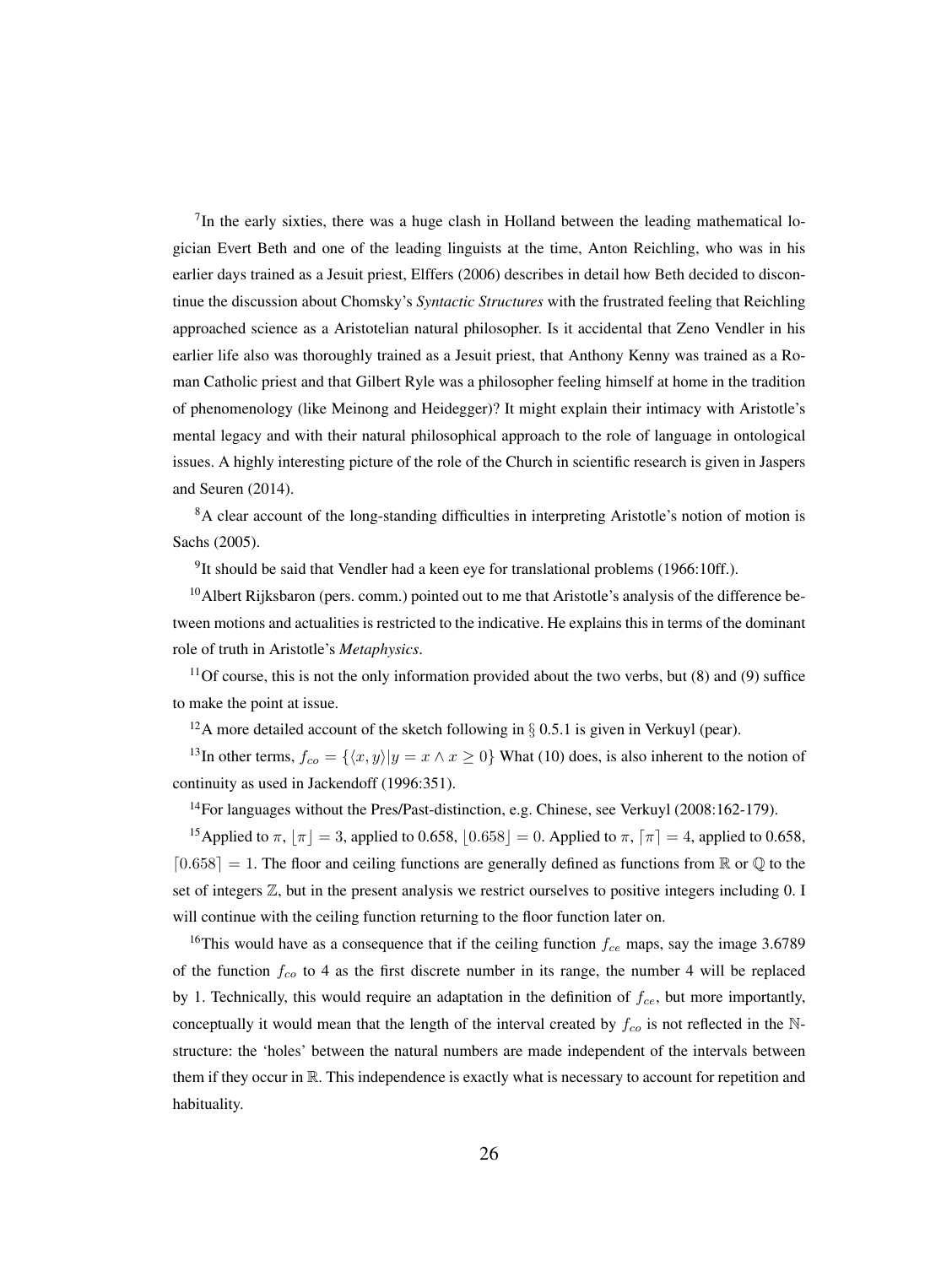$17$ In Verkuyl (to appear), I explore a different route from the one sketched here on the basis of skipping the successor function  $f_s$ . The ceiling function  $f_{ce}$  is a so-called step function which allows to account for the repetition possibly expressed by verbs like *belch* and *jump* in terms of a continued mapping from  $\mathbb{R}^+$  to  $\mathbb N$  providing a sequence of similar steps. In terms of the present chapter this amounts to allowing m to be set as  $m \geq 1$ . This alternative would lead to blurring the difference between the two discrete classes in Table (1).

<sup>18</sup>Such a structure would even allow intransitive  $f_{ce} \circ f_{co}$ -verbs to have the  $f_{ce}$ -function located at the Θ-location where the place for the NP is blocked. I will not go into the technicalities here given the restriction on the number of pages.

<sup>19</sup>Cf. Verkuyl (1993:168–187) for a formal account (in the framework of the theory of Generalized Quantification) of how to deal with quantificational information in NPs with a Count or Mass Noun.

 $^{20}$ In a binary tense system as sketched in Verkuyl (2008) this would be a normal procedure. It runs counter to the proposal made in Verkuyl (1993: 318ff.) where PROG is considered an operator external to the tenseless predicate  $p$ : TENSE(PROG(p))).

<sup>21</sup>Exceptions are *avoir* and  $\hat{e}$ *tre*. In a number of cases singular present tense forms back out of the regularity.

 $22$ The same appears to apply to Italian. Lenci and Bertinetto (2000) discusses the impossibility for sentences like *Gianni andava al mare con Maria* ('Gianni went-IMP to the beach with Mary') to occur with adverbials like *due volte* (twice) or *molte volte* (many times) as opposed to these sentences occurring with the Present Perfect.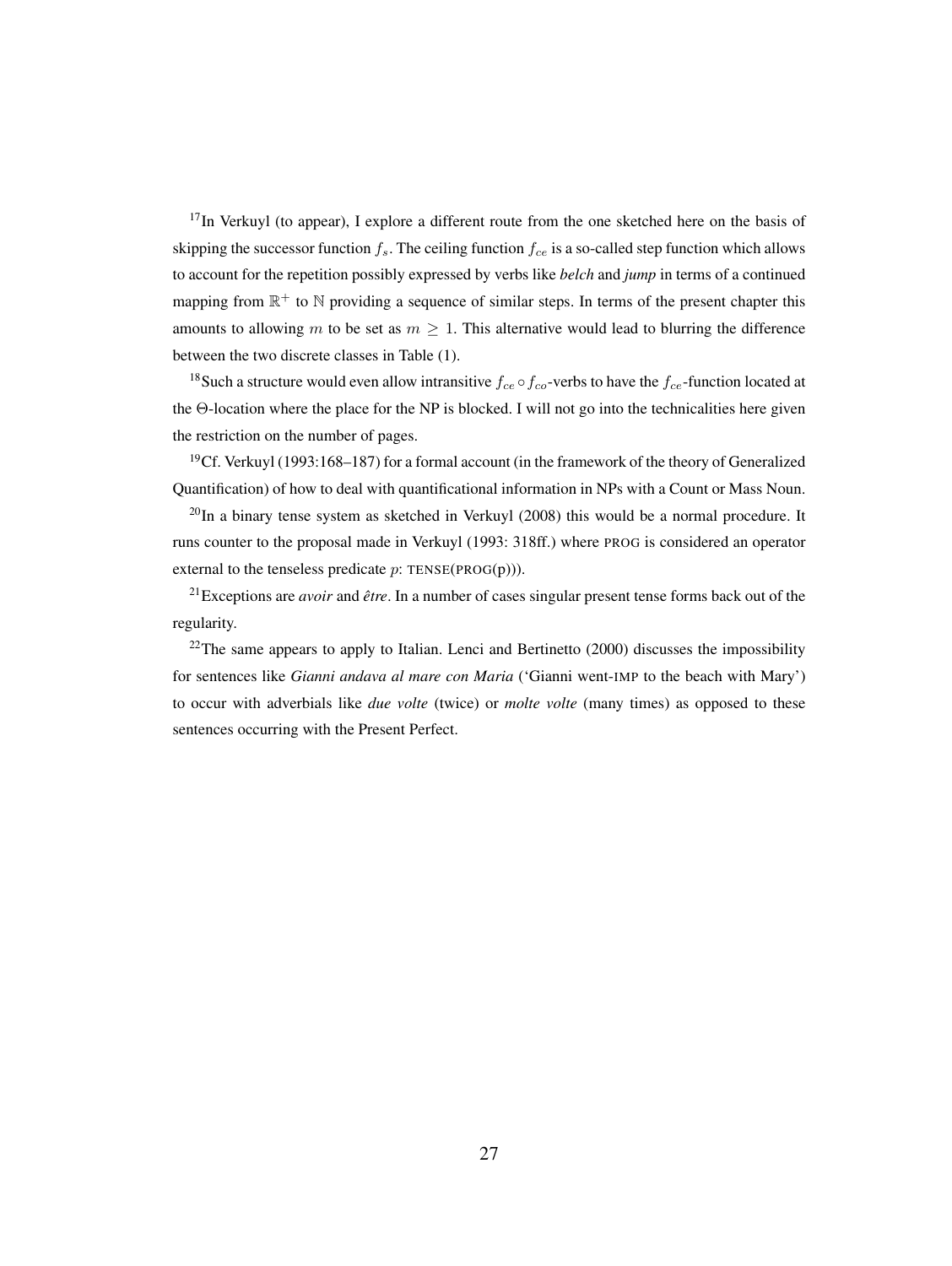#### Bibliography

- Ackrill, J. L. (1965). Aristotle's distinction between Energeia and Kinesis. In R. Bambrough (Ed.), *New Essays on Plato and Aristotle*, pp. 121–141. New York: Humanities Press.
- Ackrill, J. L. (1978). Aristotle on action. *Mind LXXXVII*(348), 595–601.
- Barnes, J. (1984). *The Complete Works of Aristotle. The Revised Oxford Translation*, Volume 2 of *Bollingen Series LXX1*. Princeton, NJ: Princeton Univerity Press. 2nd edition 1985.
- Beyer Jr., T. R. (1992). *501 Russian verbs fully conjugated in all the tenses alphabetically arranged*. New York: Barron's Educational Series, Inc.
- Bolinger, D. A. (1971). *The Phrasal Verb in English*. Cambridge, MA: Harvard University Press.
- Broekhuis, H. and H. J. Verkuyl (2014). Binary tense and modality. *Natural Language and Linguistic Theory 32*, 1–34.
- Charles, D. (1985). Aristotle's distinction between Energeia and Kinesis: Inference, explanation and ontology. In *Language and Reality in Greek philosophy*, pp. 173–181. Greek Philosophical Society.
- Claridge, C. (2000). *Multi-word Verbs in Early Modern English: A corpus-based Study*. Amsterdam & Atlanta: Rodopi.
- Comrie, B. (1976). *Aspect*. Cambridge Textbooks in Linguistics. Cambridge: Cambridge University Press.
- De Swart, H. (2012). Verbal aspect. In R. I. Binnick (Ed.), *The Oxford Handbook of Tense and Aspect*, pp. 752–780. New York: Oxford University Press.
- De Vogue, S., R. Camus, M. Dennes, I. DePraetere, S. Mellet, A. Rijksbaron, and ¨ M. Tzevelekou (2004). Aspect. L'aspect, entre parole, langues et langage. In B. Cassin (Ed.), *Vocabulaire Europeen des philosophies. Dictionaire des intraduisibles. ´* Paris: Le Robert-Seuil.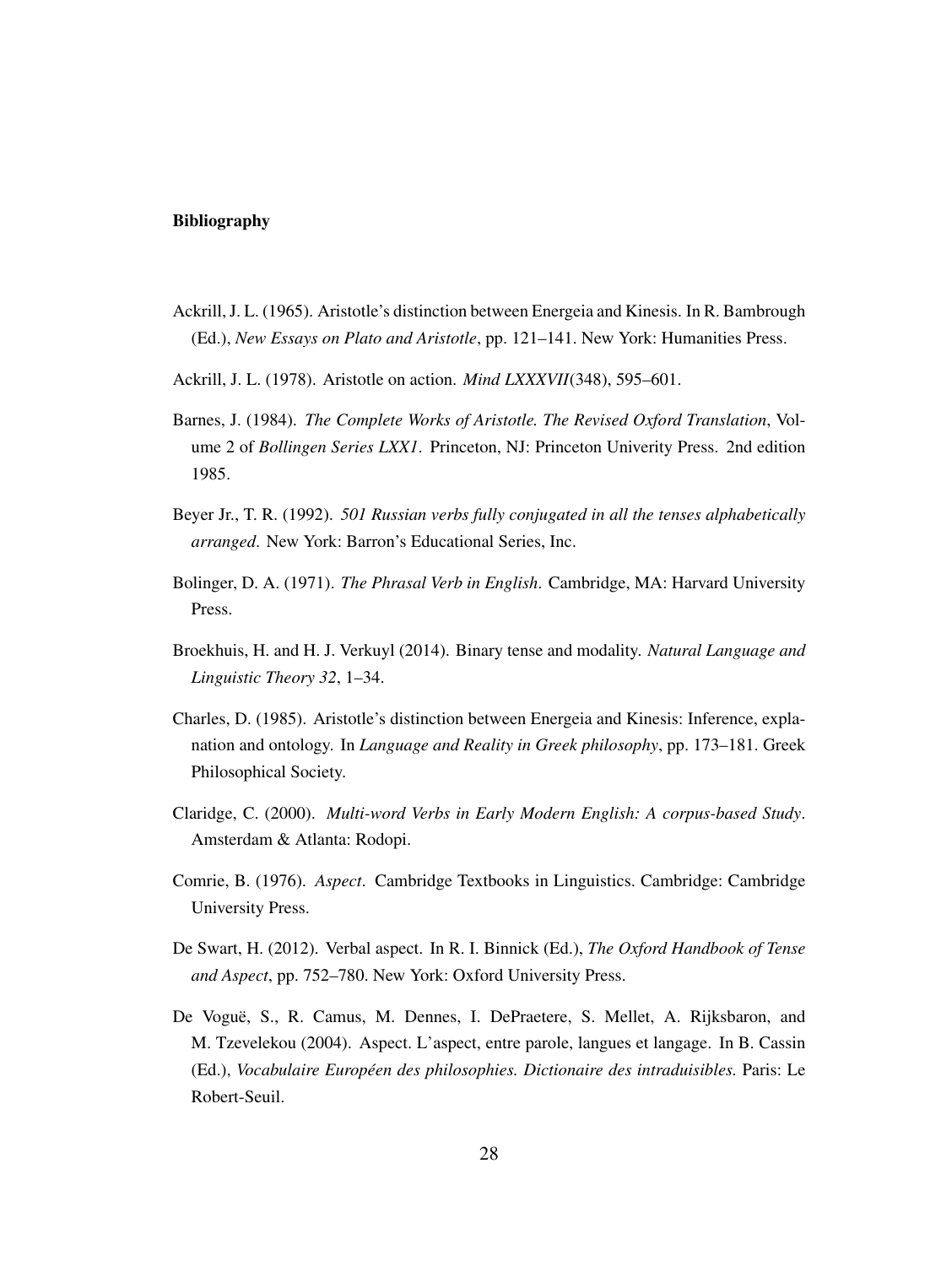- Dowty, D. (1979). *Word Meaning and Montague Grammar. The Semantics of Verbs and Times in Generative Semantics and in Montague's PTQ*, Volume 7 of *Synthese Language Library*. Dordrecht: D. Reidel Publishing Company.
- Elffers, E. (2006). Evert Beth vs. Anton Reichling: Contrary forces in the rise of Dutch generativism. In J. van den Weijer and B. Los (Eds.), *Linguistics in the Netherlands*, pp. 89–100. Amsterdam: John Benjamins Publishing Company.
- Filip, H. (2012a). Aspectual class and *Aktionsart*. In C. Maienborn, K. von Heusinger, and P. Portner (Eds.), *Semantics. An International Handbook of Natural Language Meaning*, Volume 3, pp. 1186–1217. Berlin: De Gruyter.
- Filip, H. (2012b). Lexical aspect. In R. I. Binnick (Ed.), *The Oxford Handbook of Tense and Aspect*, pp. 721–751. New York: Oxford University Press.
- Gvozdanovic, J. (2012). Perfective and imperfective aspect. In R. I. Binnick (Ed.), *The Oxford Handbook of Tense and Aspect*, pp. 781–802. New York: Oxford University Press.
- Herbig, G. (1896). Aktionsart und Zeitstufe. Beiträge zur Funktionslehre des Indogermanischen Verbums. *Indogermanische Forschungen 6*, 157–269.
- Jackendoff, R. S. (1990). *Semantic Structures*, Volume 18 of *Current Studies in Linguistics Series*. Cambridge (Mass.): The M.I.T. Press.
- Jackendoff, R. S. (1993). *Patterns in the Mind; Language and Human Nature*. New York, etc.: Harvester/Wheatsheaf.
- Jackendoff, R. S. (1996). The proper treatment of measuring out, telicity, and perhaps even quantification in English. *Natural Language and Linguistic Theory 14*, 305–354.
- Jackendoff, R. S. (2002). English particle constructions, the lexicon, and the autonomy of syntax. In N. Dehe, R. Jackendoff, A. McIntyre, and S. Urban (Eds.), ´ *Verb-particle explorations*, pp. 67–94. Berlin & New York: Mouton de Gruyter.
- Jacobsohn, H. (1933). Aspektfragen. *Indogermanische Forschungen 51*, 292–318.
- Jaspers, D. and P. A. M. Seuren (2014). The square of opposition in Catholic hands: A chapter in the history of 20th-century logic. *Notre Dame Journal of Formal Logic*. to appear.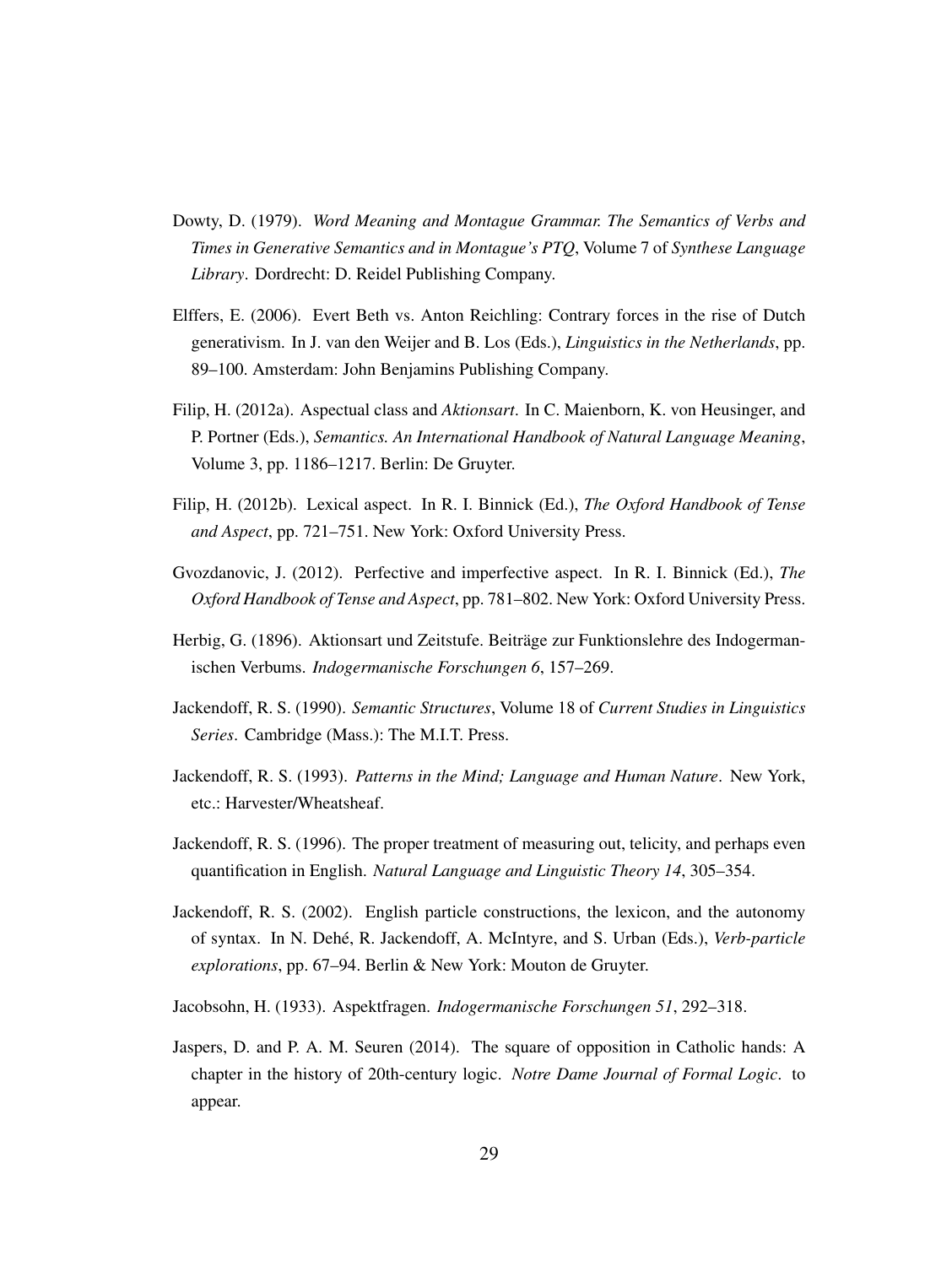Kenny, A. (1963). *Action, Emotion and Will*. London, New York: Routledge & Kegan Paul.

- Kolni-Balozky, J. (1960). *A Progressive Russian Grammar* (6th ed.). London: Pitman & Sons. [1938].
- Krifka, M. (1989). Nominal reference, temporal constitution and quantification in event semantics. In R. Bartsch, J. van Benthem, and P. van Emde Boas (Eds.), *Semantics and Contextual Expression*, Volume 11 of *Groningen-Amsterdam Studies in Semantics*, pp. 75–115. Dordrecht: Foris Publications.
- Krifka, M. (1998). The origins of telicity. In S. Rothstein (Ed.), *Events and Grammar*, pp. 197–235. Dordrecht: Reidel.
- Lenci, A. and P. M. Bertinetto (2000). Aspect, adverbs and events. habituality vs. perfectivity. In J. Higginbotham and F. Pianesi (Eds.), *Speaking of Events*, pp. 245–287. New York and Oxford: Oxford University Press.
- Levelt, W. J. (2013). *A History of Psycholinguistics: The Pre-Chomskyan era*. Oxford: Oxford University Press.
- Młynarczyk, A. (2004). *Aspectual Pairing in Polish*. Ph. D. thesis, University Utrecht. Available on internet.
- Poutsma, H. (1926). *A Grammar of Late Modern English. II. The Parts of Speech*. Groningen: Noordhoff.
- Rijksbaron, A. (1989). *Aristotle, Verb Meaning and Functional Grammar. Towards a New Typology of States of Affairs*. Amsterdam: J.C. Gieben Publisher.
- Rijksbaron, A. (2002). *The Syntax and Semantics of the Verb in Classical Greek. An Introduction* (Third edition ed.). Amsterdam: J.C. Gieben Publisher.
- Rothstein, S. (2004). *Structuring Events: A Study in the Semantics of Lexical Aspect*. Oxford: Blackwell.
- Ryle, G. (1949). *The Concept of Mind*. New York: Barnes and Noble.
- Sachs, J. (2005, December). Aristotle: Motion and its place in nature. http://www. iep.utm.edu/aris-mot/.